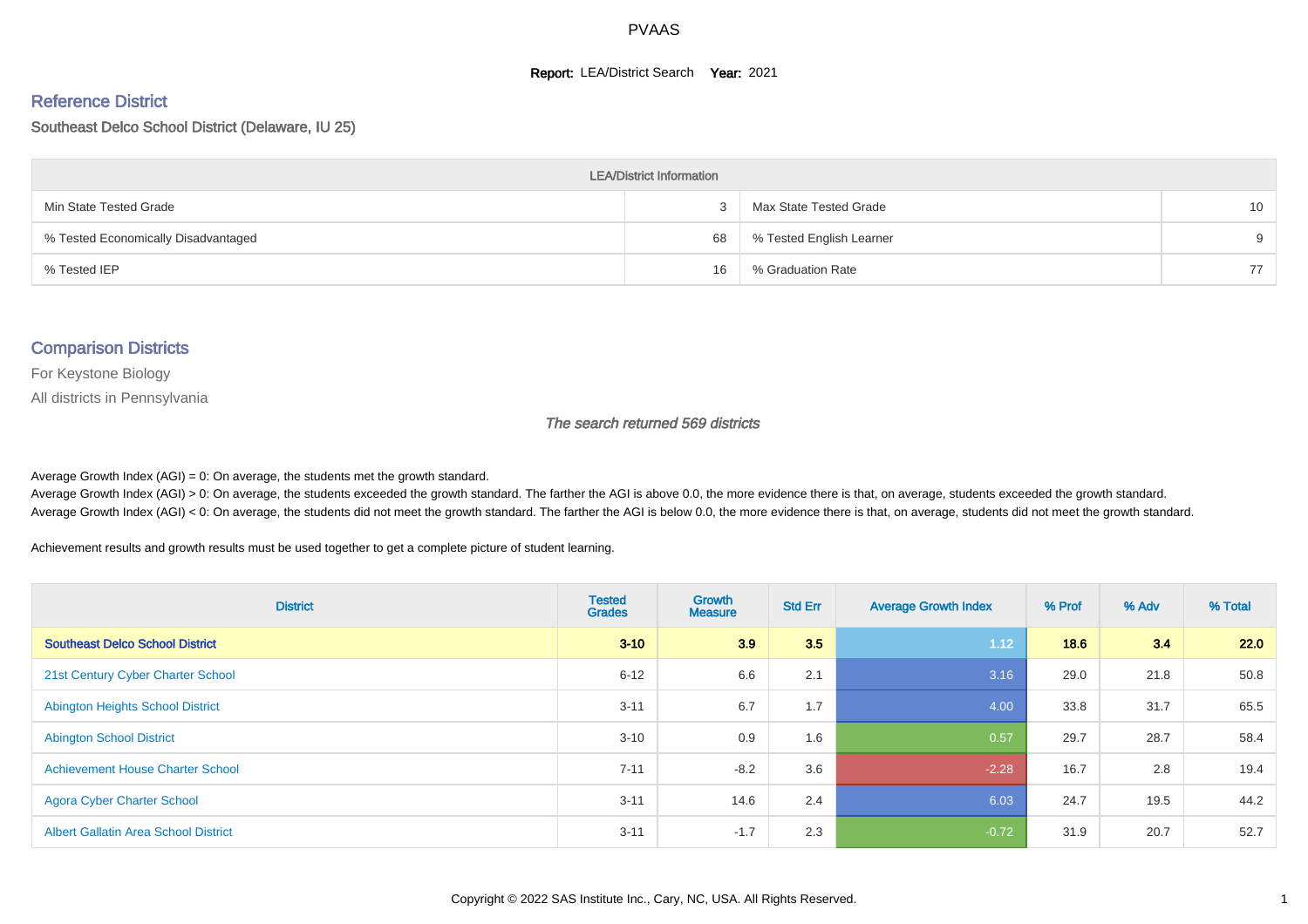| <b>District</b>                          | <b>Tested</b><br><b>Grades</b> | <b>Growth</b><br><b>Measure</b> | <b>Std Err</b> | <b>Average Growth Index</b> | % Prof | % Adv   | % Total |
|------------------------------------------|--------------------------------|---------------------------------|----------------|-----------------------------|--------|---------|---------|
| <b>Southeast Delco School District</b>   | $3 - 10$                       | 3.9                             | 3.5            | 1.12                        | 18.6   | 3.4     | 22.0    |
| <b>Aliquippa School District</b>         | $3 - 11$                       | $-20.0$                         | 3.6            | $-5.54$                     | 1.7    | $0.0\,$ | 1.7     |
| <b>Allegheny Valley School District</b>  | $3 - 11$                       | $-1.9$                          | 3.9            | $-0.48$                     | 31.8   | 11.4    | 43.2    |
| Allegheny-Clarion Valley School District | $3 - 10$                       | 12.3                            | 4.1            | 3.03                        | 33.3   | 19.0    | 52.4    |
| <b>Allentown City School District</b>    | $3 - 12$                       | $-16.9$                         | 1.4            | $-12.37$                    | 5.9    | 0.4     | 6.3     |
| <b>Altoona Area School District</b>      | $3 - 12$                       | 0.1                             | 1.5            | 0.07                        | 29.0   | 13.8    | 42.8    |
| Ambridge Area School District            | $3 - 12$                       | $-19.4$                         | 2.5            | $-7.64$                     | 23.2   | 5.6     | 28.9    |
| <b>Annville-Cleona School District</b>   | $3 - 12$                       | 1.1                             | 2.4            | 0.45                        | 34.8   | 13.6    | 48.5    |
| <b>Antietam School District</b>          | $3 - 10$                       | $-9.5$                          | 3.7            | $-2.57$                     | 20.9   | 1.5     | 22.4    |
| <b>Apollo-Ridge School District</b>      | $3 - 12$                       | 9.5                             | 3.0            | 3.23                        | 34.0   | 9.4     | 43.4    |
| <b>Armstrong School District</b>         | $3 - 11$                       | 9.8                             | 1.6            | 6.22                        | 32.8   | 24.6    | 57.4    |
| Aspira Bilingual Cyber Charter School    | $3 - 11$                       | 5.1                             | 5.8            | 0.87                        | 4.8    | 0.0     | 4.8     |
| <b>Athens Area School District</b>       | $3 - 11$                       | 2.6                             | 2.3            | 1.11                        | 34.9   | 12.3    | 47.3    |
| <b>Austin Area School District</b>       | $3 - 11$                       | 2.6                             | 6.0            | 0.43                        | 25.0   | 18.8    | 43.8    |
| <b>Avella Area School District</b>       | $3 - 12$                       | 1.6                             | 4.7            | 0.34                        | 34.8   | 7.2     | 42.0    |
| <b>Avon Grove Charter School</b>         | $3 - 11$                       | 9.8                             | 3.1            | 3.18                        | 32.4   | 26.0    | 58.4    |
| <b>Avon Grove School District</b>        | $3 - 10$                       | 7.6                             | 1.4            | 5.29                        | 33.7   | 33.2    | 67.0    |
| <b>Avonworth School District</b>         | $3 - 10$                       | $-6.2$                          | 2.3            | $-2.68$                     | 35.9   | 14.1    | 50.0    |
| <b>Bald Eagle Area School District</b>   | $3 - 11$                       | 7.6                             | 2.5            | 3.00                        | 31.6   | 15.6    | 47.3    |
| <b>Baldwin-Whitehall School District</b> | $3 - 11$                       | $-5.5$                          | 1.9            | $-2.93$                     | 32.0   | 14.7    | 46.7    |
| <b>Bangor Area School District</b>       | $3 - 12$                       | $-1.2$                          | 2.0            | $-0.60$                     | 25.8   | 12.7    | 38.5    |
| <b>Beaver Area School District</b>       | $3 - 10$                       | $-3.0$                          | 2.5            | $-1.16$                     | 25.8   | 27.8    | 53.6    |
| <b>Bedford Area School District</b>      | $3 - 11$                       | 6.4                             | 2.4            | 2.68                        | 31.0   | 20.6    | 51.6    |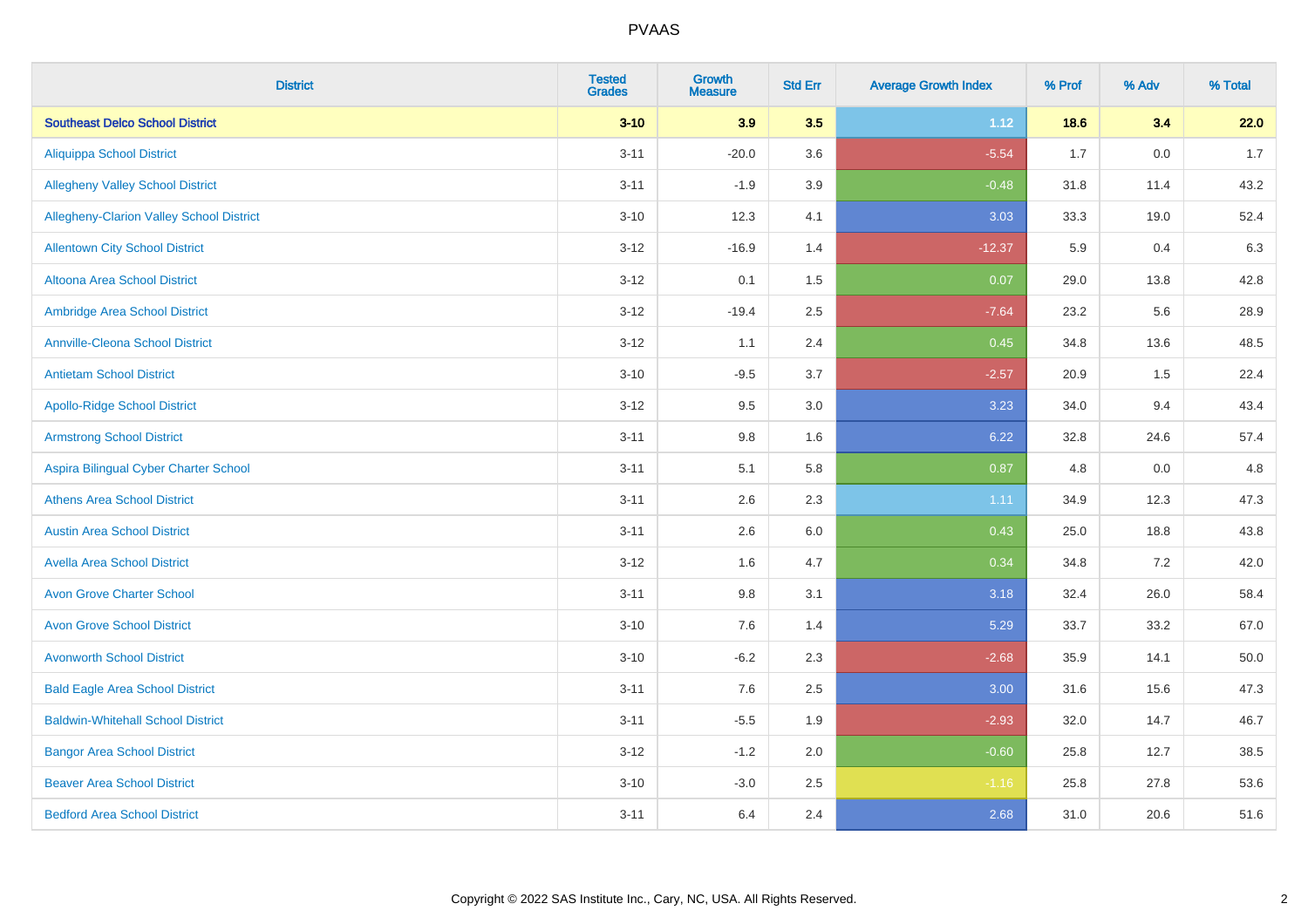| <b>District</b>                              | <b>Tested</b><br><b>Grades</b> | <b>Growth</b><br><b>Measure</b> | <b>Std Err</b> | <b>Average Growth Index</b> | % Prof | % Adv | % Total |
|----------------------------------------------|--------------------------------|---------------------------------|----------------|-----------------------------|--------|-------|---------|
| <b>Southeast Delco School District</b>       | $3 - 10$                       | 3.9                             | 3.5            | 1.12                        | 18.6   | 3.4   | 22.0    |
| <b>Belle Vernon Area School District</b>     | $3 - 11$                       | 11.1                            | 2.3            | 4.88                        | 31.6   | 25.4  | 57.1    |
| <b>Bellefonte Area School District</b>       | $3 - 11$                       | 6.7                             | 2.0            | 3.34                        | 28.8   | 21.5  | 50.2    |
| <b>Bellwood-Antis School District</b>        | $3 - 10$                       | 3.5                             | 2.8            | 1.24                        | 40.9   | 19.4  | 60.2    |
| <b>Belmont Charter School</b>                | $3 - 10$                       | 2.2                             | 3.4            | 0.64                        | 5.3    | 1.8   | 7.0     |
| <b>Bensalem Township School District</b>     | $3 - 11$                       | 1.0                             | 1.6            | 0.63                        | 24.3   | 10.7  | 34.9    |
| <b>Benton Area School District</b>           | $3 - 10$                       | 8.1                             | 4.0            | 2.01                        | 35.7   | 28.6  | 64.3    |
| <b>Bentworth School District</b>             | $3 - 11$                       | 7.0                             | 3.0            | 2.36                        | 26.6   | 17.0  | 43.6    |
| <b>Berlin Brothersvalley School District</b> | $3 - 11$                       | 19.6                            | 4.0            | 4.93                        | 28.3   | 41.3  | 69.6    |
| <b>Bermudian Springs School District</b>     | $3 - 11$                       | 2.5                             | 2.4            | 1.05                        | 31.8   | 23.5  | 55.3    |
| <b>Berwick Area School District</b>          | $3 - 11$                       | $-6.9$                          | 2.4            | $-2.84$                     | 22.3   | 11.5  | 33.8    |
| <b>Bethel Park School District</b>           | $3 - 11$                       | $-4.4$                          | 1.7            | $-2.62$                     | 40.1   | 27.3  | 67.4    |
| <b>Bethlehem Area School District</b>        | $3 - 11$                       | $-4.5$                          | 1.1            | $-3.91$                     | 20.4   | 11.3  | 31.7    |
| <b>Bethlehem-Center School District</b>      | $3 - 10$                       | 2.1                             | 3.5            | 0.59                        | 32.3   | 4.6   | 36.9    |
| <b>Big Beaver Falls Area School District</b> | $3 - 11$                       | $-17.9$                         | 2.8            | $-6.27$                     | 9.4    | 2.8   | 12.2    |
| <b>Big Spring School District</b>            | $3 - 11$                       | $-9.8$                          | 2.3            | $-4.32$                     | 23.6   | 12.9  | 36.5    |
| <b>Blackhawk School District</b>             | $3 - 11$                       | 2.0                             | 2.3            | 0.87                        | 34.6   | 20.7  | 55.3    |
| <b>Blacklick Valley School District</b>      | $3 - 11$                       | $-0.9$                          | 3.9            | $-0.23$                     | 7.7    | 7.7   | 15.4    |
| <b>Blairsville-Saltsburg School District</b> | $3 - 11$                       | $-7.5$                          | 2.8            | $-2.67$                     | 20.1   | 8.2   | 28.3    |
| <b>Bloomsburg Area School District</b>       | $3 - 10$                       | 4.3                             | 3.4            | 1.26                        | 36.5   | 20.6  | 57.1    |
| <b>Blue Mountain School District</b>         | $3 - 10$                       | 12.2                            | 2.1            | 5.81                        | 30.7   | 26.1  | 56.8    |
| <b>Blue Ridge School District</b>            | $3 - 11$                       | 8.3                             | 3.7            | 2.24                        | 29.6   | 9.3   | 38.9    |
| <b>Boyertown Area School District</b>        | $3 - 11$                       | $-2.9$                          | 1.4            | $-2.06$                     | 30.8   | 22.6  | 53.4    |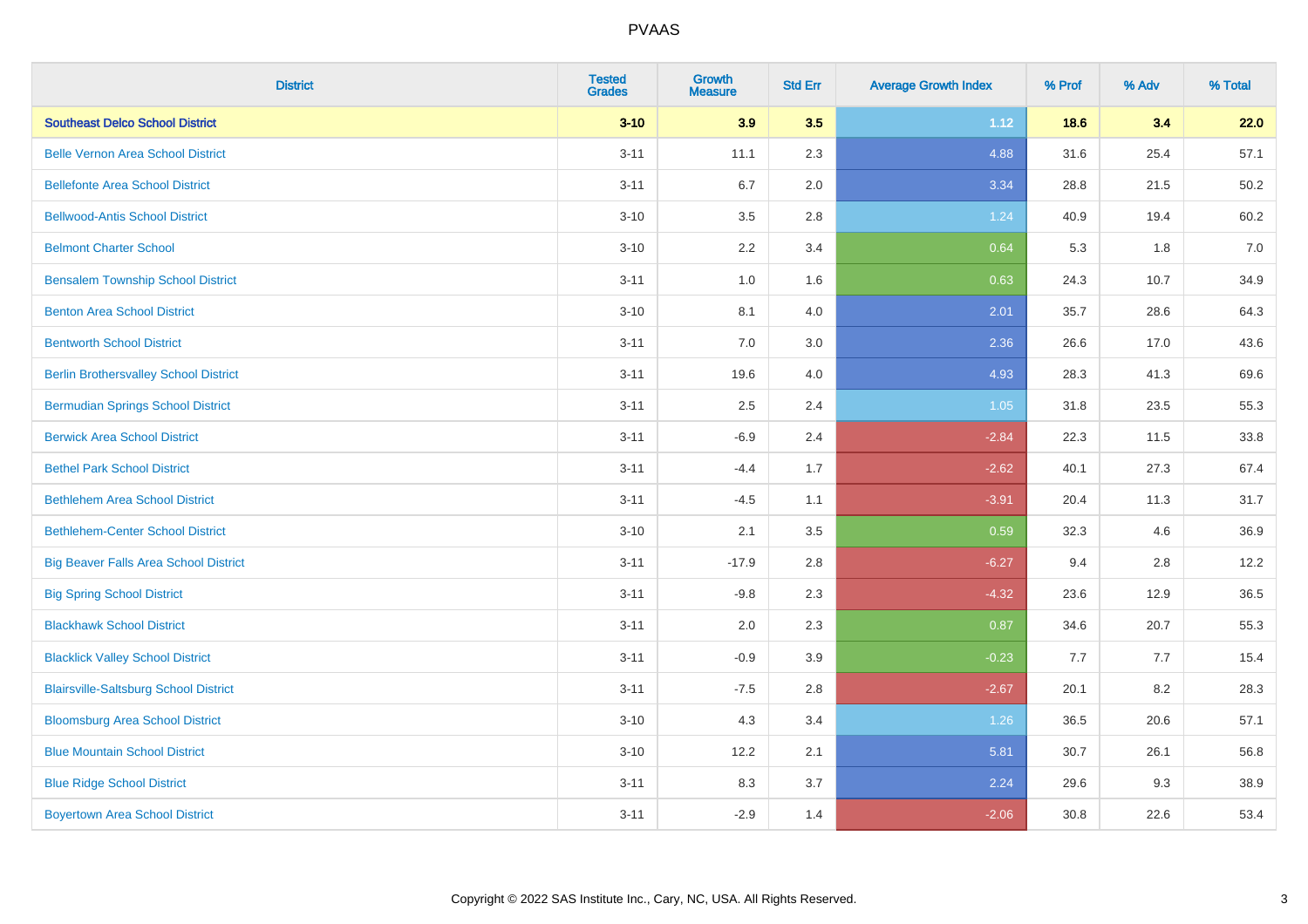| <b>District</b>                                 | <b>Tested</b><br><b>Grades</b> | <b>Growth</b><br><b>Measure</b> | <b>Std Err</b> | <b>Average Growth Index</b> | % Prof | % Adv | % Total |
|-------------------------------------------------|--------------------------------|---------------------------------|----------------|-----------------------------|--------|-------|---------|
| <b>Southeast Delco School District</b>          | $3 - 10$                       | 3.9                             | 3.5            | 1.12                        | 18.6   | 3.4   | 22.0    |
| Boys Latin Of Philadelphia Charter School       | $6 - 12$                       | $-8.0$                          | 2.7            | $-3.02$                     | 1.4    | 0.0   | 1.4     |
| <b>Bradford Area School District</b>            | $3 - 12$                       | $-1.8$                          | 2.3            | $-0.79$                     | 31.2   | 16.7  | 47.9    |
| <b>Brandywine Heights Area School District</b>  | $3 - 11$                       | 5.8                             | 2.6            | 2.27                        | 27.7   | 28.6  | 56.2    |
| <b>Brentwood Borough School District</b>        | $3 - 11$                       | 1.3                             | 3.0            | 0.44                        | 20.2   | 16.0  | 36.2    |
| <b>Bristol Borough School District</b>          | $3 - 12$                       | $-5.9$                          | 2.9            | $-2.00$                     | 27.8   | 3.3   | 31.1    |
| <b>Bristol Township School District</b>         | $3 - 11$                       | $-7.4$                          | 1.4            | $-5.32$                     | 13.8   | 4.6   | 18.4    |
| <b>Brockway Area School District</b>            | $3 - 11$                       | $-0.4$                          | 3.5            | $-0.11$                     | 41.2   | 13.8  | 55.0    |
| <b>Brookville Area School District</b>          | $3 - 11$                       | 6.8                             | 3.1            | 2.19                        | 46.1   | 14.6  | 60.7    |
| <b>Brownsville Area School District</b>         | $3 - 12$                       | 3.9                             | 3.8            | 1.04                        | 22.0   | 8.5   | 30.5    |
| <b>Bucks County Technical High School</b>       | $9 - 10$                       | $-2.9$                          | 2.2            | $-1.29$                     | 27.7   | 10.4  | 38.2    |
| <b>Burgettstown Area School District</b>        | $3 - 11$                       | $-11.2$                         | 3.2            | $-3.46$                     | 16.0   | 2.7   | 18.7    |
| <b>Burrell School District</b>                  | $3 - 11$                       | $-1.5$                          | 3.3            | $-0.44$                     | 27.8   | 17.7  | 45.6    |
| <b>Butler Area School District</b>              | $3 - 11$                       | $-14.1$                         | $1.5$          | $-9.60$                     | 26.4   | 11.1  | 37.5    |
| <b>California Area School District</b>          | $3 - 10$                       | $-13.7$                         | 4.5            | $-3.06$                     | 41.7   | 16.7  | 58.3    |
| <b>Cambria Heights School District</b>          | $3 - 10$                       | $-6.2$                          | 2.9            | $-2.11$                     | 25.0   | 13.0  | 38.0    |
| <b>Cameron County School District</b>           | $3 - 12$                       | $-5.0$                          | 4.4            | $-1.12$                     | 34.9   | 4.8   | 39.7    |
| <b>Camp Hill School District</b>                | $3 - 12$                       | 20.7                            | 2.9            | 7.00                        | 32.3   | 41.4  | 73.7    |
| <b>Canon-Mcmillan School District</b>           | $3 - 11$                       | $-5.0$                          | $1.5$          | $-3.25$                     | 30.8   | 28.5  | 59.3    |
| <b>Canton Area School District</b>              | $3 - 11$                       | 8.4                             | 2.9            | 2.92                        | 13.8   | 23.0  | 36.8    |
| Capital Area School for the Arts Charter School | $9 - 11$                       | 14.2                            | 4.5            | 3.13                        | 27.5   | 30.0  | 57.5    |
| <b>Carbon Career &amp; Technical Institute</b>  | $9 - 11$                       | $-9.3$                          | 3.2            | $-2.92$                     | 19.6   | 2.2   | 21.7    |
| <b>Carbondale Area School District</b>          | $3 - 10$                       | $-2.8$                          | 3.2            | $-0.87$                     | 27.5   | 2.9   | 30.4    |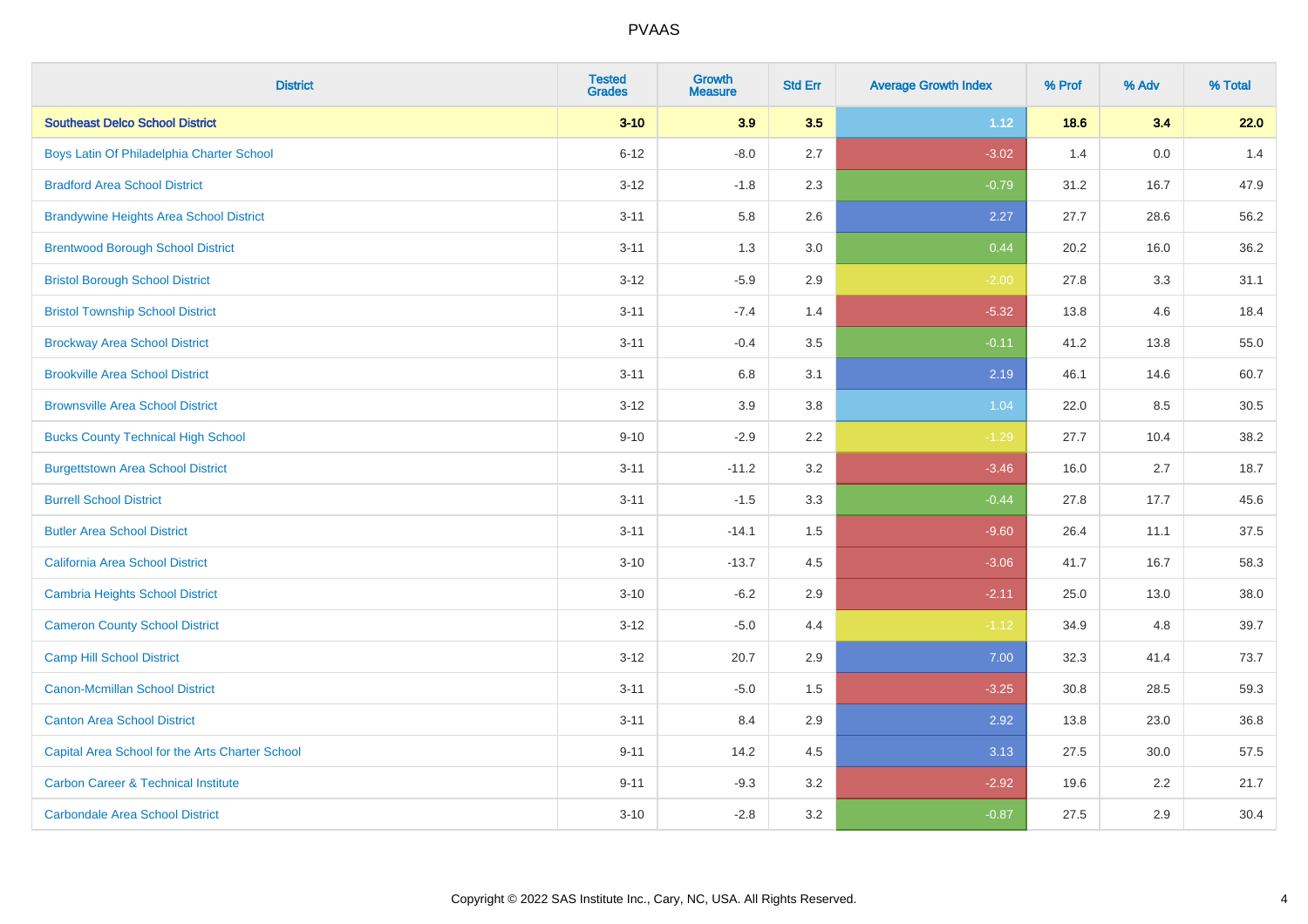| <b>District</b>                                         | <b>Tested</b><br><b>Grades</b> | <b>Growth</b><br><b>Measure</b> | <b>Std Err</b> | <b>Average Growth Index</b> | % Prof | % Adv   | % Total |
|---------------------------------------------------------|--------------------------------|---------------------------------|----------------|-----------------------------|--------|---------|---------|
| <b>Southeast Delco School District</b>                  | $3 - 10$                       | 3.9                             | 3.5            | 1.12                        | 18.6   | 3.4     | 22.0    |
| <b>Carlisle Area School District</b>                    | $3 - 11$                       | $-5.2$                          | 1.7            | $-2.99$                     | 28.0   | 19.3    | 47.3    |
| <b>Carlynton School District</b>                        | $3 - 11$                       | $-2.0$                          | 3.2            | $-0.62$                     | 27.9   | 5.2     | 33.1    |
| <b>Carmichaels Area School District</b>                 | $3 - 10$                       | $-7.0$                          | 3.1            | $-2.30$                     | 17.8   | 9.6     | 27.4    |
| Catasauqua Area School District                         | $3-12$                         | $-7.3$                          | 2.8            | $-2.58$                     | 27.1   | 11.2    | 38.3    |
| <b>Centennial School District</b>                       | $3 - 10$                       | 1.5                             | 1.5            | 0.98                        | 23.6   | 12.4    | 36.0    |
| Center For Student Learning Charter School At Pennsbury | $6 - 12$                       | $-3.3$                          | 6.0            | $-0.55$                     | 23.1   | 0.0     | 23.1    |
| <b>Central Bucks School District</b>                    | $3 - 11$                       | 15.5                            | 0.9            | 17.94                       | 34.8   | 41.4    | 76.2    |
| <b>Central Cambria School District</b>                  | $3 - 11$                       | $-12.7$                         | 2.3            | $-5.61$                     | 19.4   | 7.4     | 26.9    |
| <b>Central Columbia School District</b>                 | $3 - 12$                       | 0.3                             | 2.3            | 0.12                        | 25.4   | 37.6    | 63.0    |
| <b>Central Dauphin School District</b>                  | $3 - 11$                       | $-5.2$                          | 1.2            | $-4.24$                     | 29.3   | 8.7     | 38.0    |
| <b>Central Fulton School District</b>                   | $3 - 11$                       | $-13.3$                         | 3.2            | $-4.20$                     | 18.1   | 9.7     | 27.8    |
| <b>Central Greene School District</b>                   | $3 - 11$                       | $-0.4$                          | 2.5            | $-0.15$                     | 27.8   | 14.8    | 42.6    |
| <b>Central Valley School District</b>                   | $3 - 10$                       | 4.7                             | 2.6            | 1.83                        | 37.8   | 18.5    | 56.3    |
| <b>Central York School District</b>                     | $3 - 12$                       | 12.9                            | 1.5            | 8.64                        | 31.4   | 24.1    | 55.5    |
| <b>Chambersburg Area School District</b>                | $3 - 11$                       | $-5.6$                          | 1.3            | $-4.42$                     | 24.2   | 15.2    | 39.4    |
| <b>Charleroi School District</b>                        | $3 - 11$                       | $-4.3$                          | 2.7            | $-1.55$                     | 22.2   | 15.9    | 38.1    |
| <b>Chartiers Valley School District</b>                 | $3 - 11$                       | $-9.1$                          | 2.1            | $-4.23$                     | 20.7   | 17.4    | 38.0    |
| <b>Chartiers-Houston School District</b>                | $3 - 10$                       | $-16.5$                         | 3.5            | $-4.79$                     | 26.3   | 6.6     | 32.9    |
| <b>Cheltenham School District</b>                       | $3 - 11$                       | $-17.6$                         | 2.0            | $-8.74$                     | 24.4   | 8.3     | 32.6    |
| <b>Chester Charter Scholars Academy Charter School</b>  | $3 - 12$                       | $-6.2$                          | 3.3            | $-1.88$                     | 2.2    | 0.0     | $2.2\,$ |
| <b>Chester-Upland School District</b>                   | $3 - 11$                       | $-3.6$                          | 2.6            | $-1.38$                     | 1.6    | $0.0\,$ | 1.6     |
| <b>Chestnut Ridge School District</b>                   | $3 - 12$                       | 4.0                             | 2.9            | 1.38                        | 33.2   | 11.0    | 44.2    |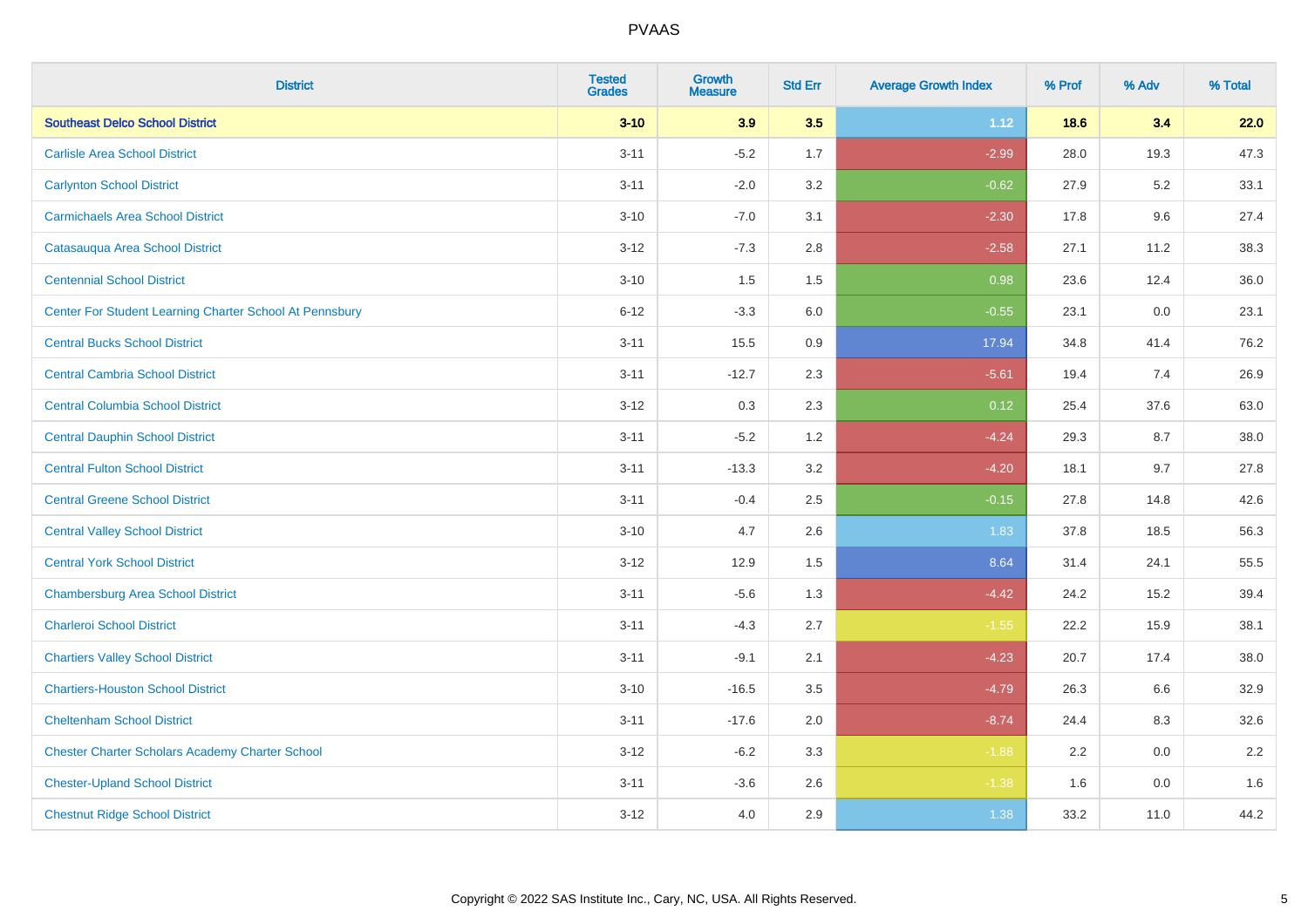| <b>District</b>                                    | <b>Tested</b><br><b>Grades</b> | <b>Growth</b><br><b>Measure</b> | <b>Std Err</b> | <b>Average Growth Index</b> | % Prof  | % Adv   | % Total |
|----------------------------------------------------|--------------------------------|---------------------------------|----------------|-----------------------------|---------|---------|---------|
| <b>Southeast Delco School District</b>             | $3 - 10$                       | 3.9                             | 3.5            | 1.12                        | 18.6    | 3.4     | 22.0    |
| <b>Chichester School District</b>                  | $3 - 11$                       | $-1.8$                          | 4.2            | $-0.44$                     | 40.0    | 14.0    | 54.0    |
| <b>City CHS</b>                                    | $10 - 11$                      | $-5.6$                          | 2.4            | $-2.34$                     | 15.9    | 1.5     | 17.4    |
| <b>Clairton City School District</b>               | $3 - 11$                       | $-1.6$                          | $5.0\,$        | $-0.32$                     | $3.8\,$ | 0.5     | 4.4     |
| <b>Clarion Area School District</b>                | $3 - 11$                       | 3.2                             | 3.7            | 0.88                        | 31.7    | 13.3    | 45.0    |
| <b>Clarion-Limestone Area School District</b>      | $3 - 12$                       | $-10.0$                         | 3.6            | $-2.76$                     | 28.3    | 20.0    | 48.3    |
| <b>Claysburg-Kimmel School District</b>            | $3 - 11$                       | $-1.2$                          | 5.2            | $-0.22$                     | 5.0     | $0.0\,$ | $5.0$   |
| <b>Clearfield Area School District</b>             | $3 - 10$                       | $-1.3$                          | 3.7            | $-0.34$                     | 43.9    | 24.6    | 68.4    |
| <b>Coatesville Area School District</b>            | $3 - 11$                       | $-9.5$                          | 1.6            | $-5.81$                     | 12.8    | 3.3     | 16.2    |
| <b>Cocalico School District</b>                    | $3 - 11$                       | 12.3                            | 1.9            | 6.48                        | 28.2    | 32.3    | 60.5    |
| <b>Collegium Charter School</b>                    | $3 - 10$                       | 21.2                            | 2.6            | 8.18                        | 25.4    | 16.4    | 41.8    |
| <b>Colonial School District</b>                    | $3 - 11$                       | 22.1                            | 1.6            | 13.55                       | 27.2    | 43.5    | 70.6    |
| <b>Columbia Borough School District</b>            | $3 - 12$                       | $-1.1$                          | 3.6            | $-0.31$                     | 17.2    | 1.7     | 19.0    |
| <b>Columbia-Montour AVTS</b>                       | $9 - 10$                       | $-7.1$                          | 2.8            | $-2.52$                     | 19.5    | 3.2     | 22.7    |
| <b>Commodore Perry School District</b>             | $3 - 11$                       | $-10.4$                         | 4.5            | $-2.30$                     | 29.4    | 5.9     | 35.3    |
| <b>Commonwealth Charter Academy Charter School</b> | $3 - 10$                       | 4.2                             | 1.6            | 2.68                        | 27.0    | 15.6    | 42.5    |
| Community Academy Of Philadelphia Charter School   | $3 - 11$                       | 0.1                             | 2.6            | 0.06                        | 9.7     | 2.6     | 12.4    |
| <b>Conemaugh Township Area School District</b>     | $3 - 12$                       | 4.8                             | 3.5            | 1.39                        | 30.9    | 27.8    | 58.8    |
| <b>Conemaugh Valley School District</b>            | $3 - 12$                       | $-6.3$                          | 4.1            | $-1.54$                     | 23.7    | 5.1     | 28.8    |
| <b>Conestoga Valley School District</b>            | $3 - 11$                       | 2.4                             | 1.7            | 1.43                        | 35.0    | 23.5    | 58.5    |
| <b>Conewago Valley School District</b>             | $3 - 12$                       | 7.6                             | 1.7            | 4.46                        | 41.3    | 19.4    | 60.6    |
| <b>Conneaut School District</b>                    | $3 - 12$                       | $-2.3$                          | 2.6            | $-0.91$                     | 27.4    | 9.7     | 37.1    |
| <b>Connellsville Area School District</b>          | $3 - 11$                       | $-5.3$                          | 2.0            | $-2.67$                     | 24.2    | 5.0     | 29.1    |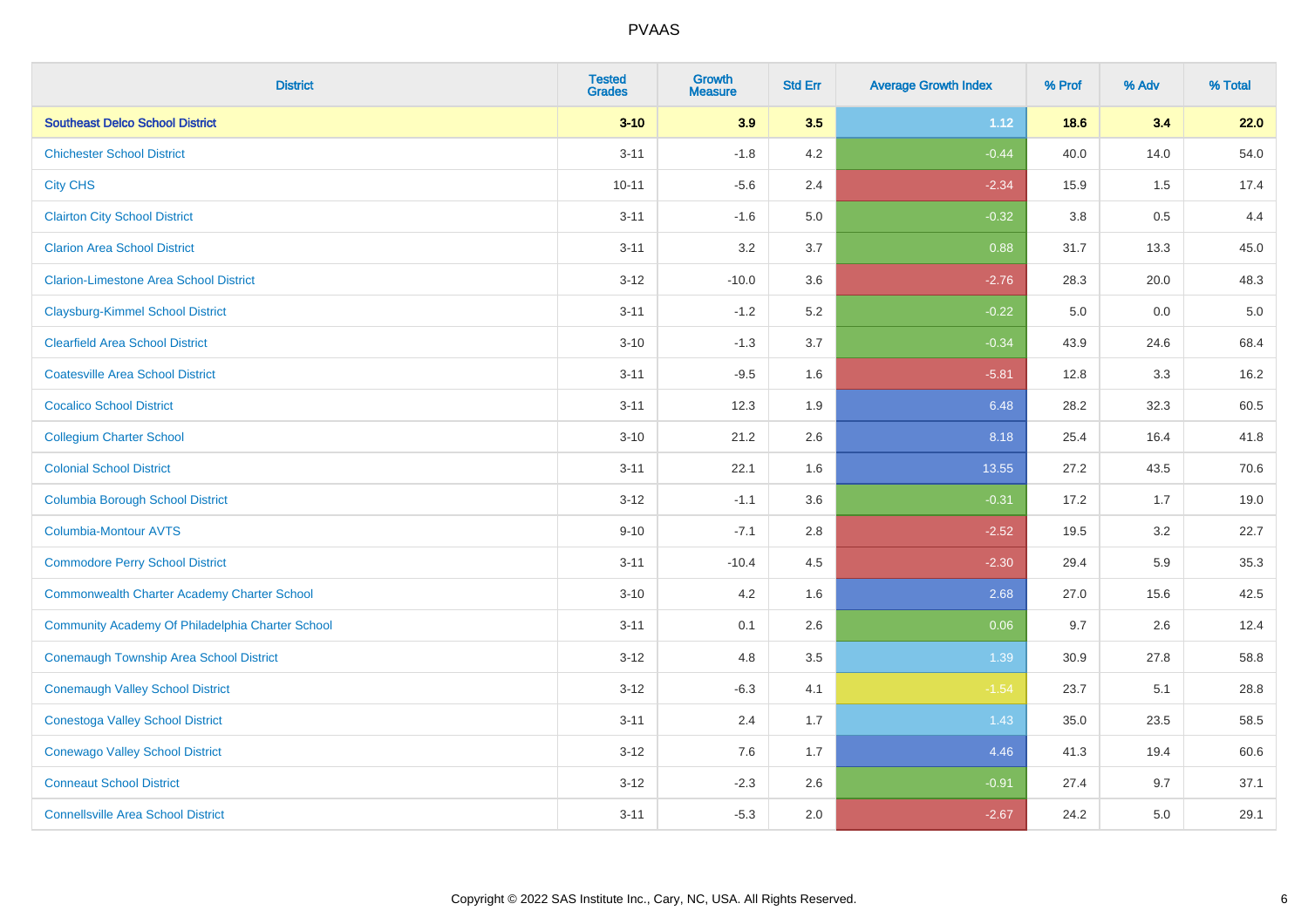| <b>District</b>                           | <b>Tested</b><br><b>Grades</b> | <b>Growth</b><br><b>Measure</b> | <b>Std Err</b> | <b>Average Growth Index</b> | % Prof | % Adv | % Total |
|-------------------------------------------|--------------------------------|---------------------------------|----------------|-----------------------------|--------|-------|---------|
| <b>Southeast Delco School District</b>    | $3 - 10$                       | 3.9                             | 3.5            | 1.12                        | 18.6   | 3.4   | 22.0    |
| <b>Conrad Weiser Area School District</b> | $3 - 11$                       | 7.1                             | 2.1            | 3.34                        | 28.2   | 14.4  | 42.6    |
| <b>Cornell School District</b>            | $3 - 11$                       | $-5.5$                          | 4.6            | $-1.20$                     | 11.3   | 3.2   | 14.5    |
| <b>Cornwall-Lebanon School District</b>   | $3 - 11$                       | 8.2                             | 1.6            | 5.24                        | 28.0   | 20.5  | 48.6    |
| <b>Corry Area School District</b>         | $3 - 11$                       | $-6.8$                          | 2.3            | $-3.01$                     | 24.0   | 8.8   | 32.8    |
| <b>Coudersport Area School District</b>   | $3 - 11$                       | 14.8                            | 3.4            | 4.33                        | 34.7   | 28.0  | 62.7    |
| <b>Council Rock School District</b>       | $3 - 11$                       | 13.5                            | 1.1            | 12.27                       | 32.0   | 35.4  | 67.4    |
| <b>Cranberry Area School District</b>     | $3 - 12$                       | $-0.9$                          | 3.1            | $-0.29$                     | 25.5   | 9.7   | 35.2    |
| <b>Crawford Central School District</b>   | $3 - 11$                       | 5.7                             | 2.1            | 2.71                        | 26.4   | 15.8  | 42.1    |
| <b>Crestwood School District</b>          | $3 - 11$                       | $-3.4$                          | 2.2            | $-1.52$                     | 33.1   | 21.7  | 54.9    |
| <b>Cumberland Valley School District</b>  | $3 - 12$                       | 18.6                            | 1.2            | 15.79                       | 31.3   | 39.2  | 70.5    |
| <b>Dallas School District</b>             | $3 - 11$                       | 8.1                             | 2.1            | 3.87                        | 32.4   | 22.4  | 54.8    |
| <b>Dallastown Area School District</b>    | $3 - 11$                       | 19.9                            | 1.4            | 14.14                       | 36.8   | 34.2  | 71.0    |
| <b>Daniel Boone Area School District</b>  | $3 - 12$                       | 0.9                             | 1.9            | 0.46                        | 28.9   | 22.0  | 51.0    |
| <b>Danville Area School District</b>      | $3 - 11$                       | 18.4                            | 2.6            | 7.19                        | 32.0   | 46.1  | 78.1    |
| <b>Dauphin County Technical School</b>    | $9 - 11$                       | $-3.9$                          | 2.3            | $-1.67$                     | 18.3   | 11.1  | 29.3    |
| <b>Deer Lakes School District</b>         | $3 - 11$                       | $-10.0$                         | 2.5            | $-4.02$                     | 27.7   | 9.9   | 37.6    |
| <b>Delaware Valley School District</b>    | $3 - 11$                       | 15.7                            | 1.6            | 9.62                        | 36.7   | 32.1  | 68.8    |
| <b>Derry Area School District</b>         | $3 - 11$                       | $-11.8$                         | 2.6            | $-4.53$                     | 34.8   | 6.1   | 40.9    |
| <b>Derry Township School District</b>     | $3 - 10$                       | 20.1                            | 2.0            | 10.20                       | 32.8   | 46.9  | 79.7    |
| <b>Donegal School District</b>            | $3 - 12$                       | 5.9                             | 2.2            | 2.72                        | 34.1   | 23.1  | 57.2    |
| <b>Dover Area School District</b>         | $3 - 12$                       | 7.1                             | 1.9            | 3.78                        | 33.0   | 18.7  | 51.7    |
| Downingtown Area School District          | $3 - 11$                       | 4.4                             | 1.1            | 4.06                        | 30.1   | 32.0  | 62.2    |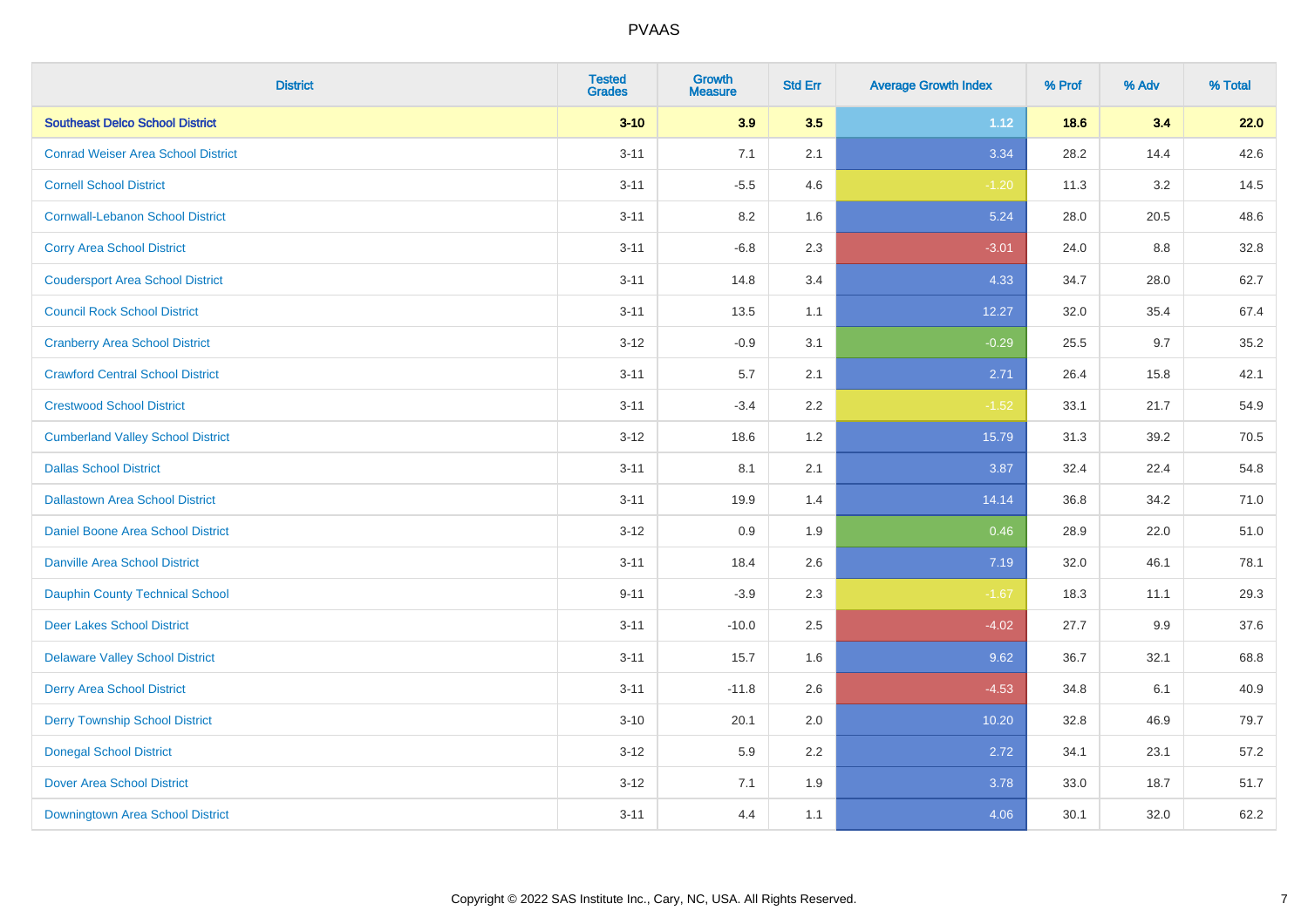| <b>District</b>                                   | <b>Tested</b><br><b>Grades</b> | <b>Growth</b><br><b>Measure</b> | <b>Std Err</b> | <b>Average Growth Index</b> | % Prof | % Adv | % Total |
|---------------------------------------------------|--------------------------------|---------------------------------|----------------|-----------------------------|--------|-------|---------|
| <b>Southeast Delco School District</b>            | $3 - 10$                       | 3.9                             | 3.5            | 1.12                        | 18.6   | 3.4   | 22.0    |
| Dr Robert Ketterer Charter School Inc             | $6 - 12$                       | 7.1                             | 4.3            | 1.66                        | 7.3    | 1.7   | 9.0     |
| <b>Dubois Area School District</b>                | $3 - 11$                       | $-2.8$                          | 2.0            | $-1.37$                     | 35.5   | 19.0  | 54.6    |
| <b>Dunmore School District</b>                    | $3 - 11$                       | $-12.2$                         | 2.7            | $-4.51$                     | 15.0   | 5.3   | 20.4    |
| <b>East Allegheny School District</b>             | $3 - 11$                       | $-6.4$                          | 3.0            | $-2.11$                     | 21.0   | 7.4   | 28.4    |
| <b>East Lycoming School District</b>              | $3 - 11$                       | $-10.9$                         | 2.1            | $-5.08$                     | 22.5   | 8.2   | 30.8    |
| <b>East Penn School District</b>                  | $3 - 11$                       | 8.9                             | 1.2            | 7.61                        | 32.8   | 26.4  | 59.2    |
| East Pennsboro Area School District               | $3 - 11$                       | 4.8                             | 2.1            | 2.26                        | 36.8   | 16.9  | 53.7    |
| East Stroudsburg Area School District             | $3 - 11$                       | $-4.9$                          | 1.4            | $-3.38$                     | 22.7   | 12.5  | 35.2    |
| <b>Eastern Lancaster County School District</b>   | $3 - 12$                       | 2.9                             | 3.2            | 0.91                        | 35.2   | 36.4  | 71.6    |
| <b>Eastern Lebanon County School District</b>     | $3 - 11$                       | 4.0                             | 2.1            | 1.89                        | 23.5   | 11.5  | 35.0    |
| <b>Eastern York School District</b>               | $3 - 11$                       | $-6.2$                          | 2.3            | $-2.70$                     | 27.8   | 18.5  | 46.4    |
| <b>Easton Area School District</b>                | $3 - 12$                       | 6.3                             | 1.3            | 4.91                        | 24.1   | 13.0  | 37.1    |
| <b>Elizabeth Forward School District</b>          | $3 - 11$                       | $-5.5$                          | 2.5            | $-2.25$                     | 32.2   | 12.8  | 45.0    |
| <b>Elizabethtown Area School District</b>         | $3 - 12$                       | 7.1                             | 1.7            | 4.19                        | 36.4   | 27.6  | 64.0    |
| <b>Elk Lake School District</b>                   | $3 - 11$                       | $-6.1$                          | 2.9            | $-2.12$                     | 26.3   | 11.6  | 37.9    |
| <b>Ellwood City Area School District</b>          | $3 - 11$                       | $-12.5$                         | 3.1            | $-4.00$                     | 26.7   | 8.7   | 35.4    |
| <b>Environmental Charter School At Frick Park</b> | $3-9$                          | $-6.2$                          | 3.7            | $-1.67$                     | 25.9   | 3.4   | 29.3    |
| <b>Ephrata Area School District</b>               | $3 - 11$                       | $6.8\,$                         | 1.7            | 4.08                        | 31.6   | 17.1  | 48.8    |
| <b>Erie City School District</b>                  | $3 - 12$                       | $-4.5$                          | 1.4            | $-3.09$                     | 13.4   | 6.7   | 20.1    |
| Esperanza Academy Charter School                  | $4 - 11$                       | 2.1                             | 2.1            | 1.01                        | 14.2   | 3.6   | 17.8    |
| Esperanza Cyber Charter School                    | $3 - 11$                       | 7.1                             | 6.1            | 1.15                        | 8.8    | 2.9   | 11.8    |
| <b>Everett Area School District</b>               | $3 - 11$                       | $-1.1$                          | 3.1            | $-0.34$                     | 34.2   | 13.2  | 47.4    |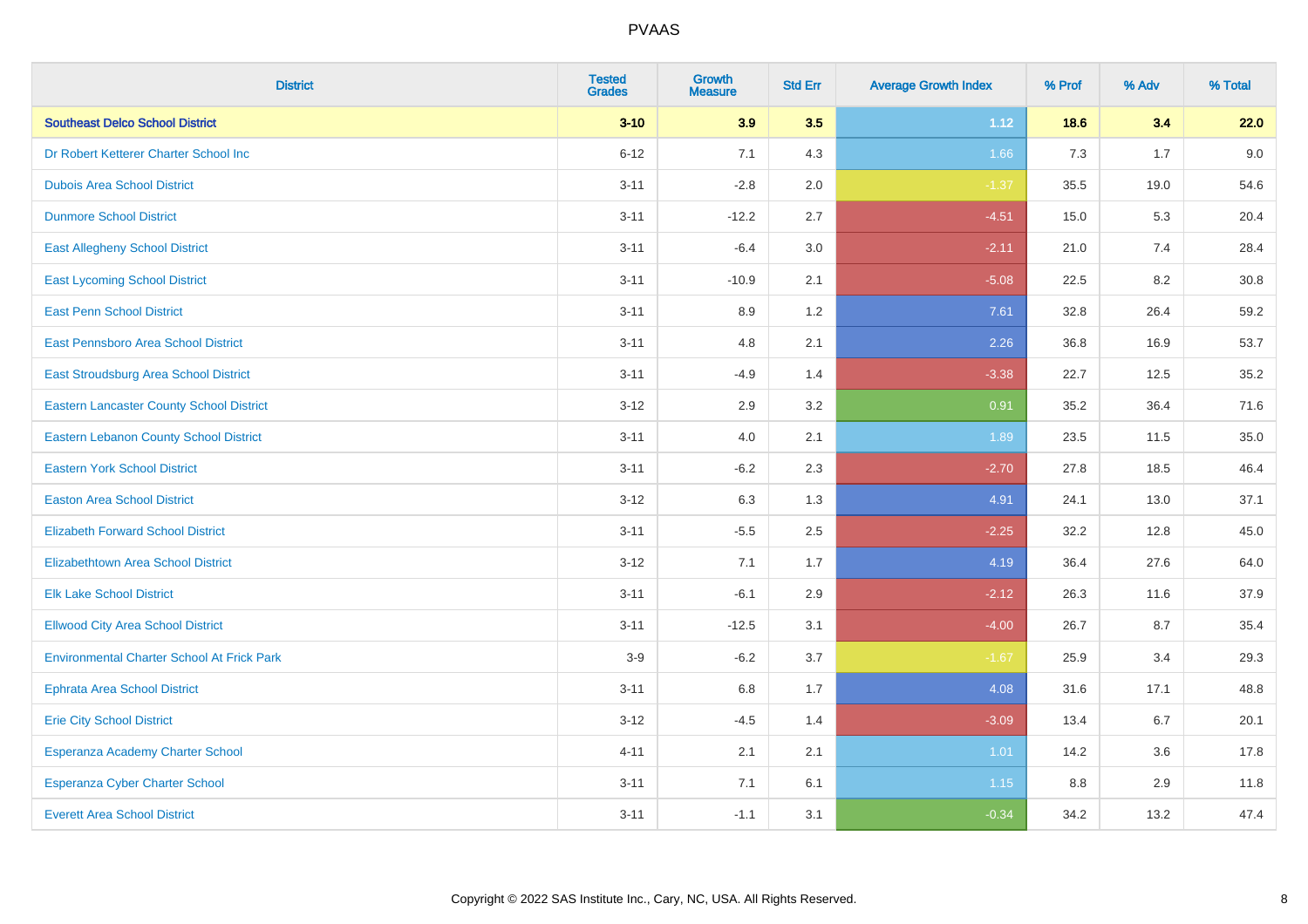| <b>District</b>                                   | <b>Tested</b><br><b>Grades</b> | <b>Growth</b><br><b>Measure</b> | <b>Std Err</b> | <b>Average Growth Index</b> | % Prof | % Adv   | % Total |
|---------------------------------------------------|--------------------------------|---------------------------------|----------------|-----------------------------|--------|---------|---------|
| <b>Southeast Delco School District</b>            | $3 - 10$                       | 3.9                             | 3.5            | 1.12                        | 18.6   | 3.4     | 22.0    |
| <b>Evergreen Community Charter School</b>         | $6 - 11$                       | $-1.1$                          | 4.7            | $-0.23$                     | 34.6   | 26.9    | 61.5    |
| <b>Executive Education Academy Charter School</b> | $3 - 10$                       | $-14.6$                         | 3.0            | $-4.81$                     | 8.5    | 1.2     | 9.8     |
| <b>Exeter Township School District</b>            | $3 - 11$                       | $-1.0$                          | 1.7            | $-0.58$                     | 27.2   | 15.6    | 42.8    |
| <b>Fairfield Area School District</b>             | $3 - 11$                       | $-0.5$                          | 3.6            | $-0.13$                     | 43.9   | 6.1     | 50.0    |
| <b>Fairview School District</b>                   | $3 - 11$                       | 8.3                             | 2.4            | 3.43                        | 41.9   | 34.9    | 76.7    |
| <b>Fannett-Metal School District</b>              | $3 - 11$                       | $-22.3$                         | 4.8            | $-4.65$                     | 16.4   | 6.6     | 23.0    |
| <b>Farrell Area School District</b>               | $3 - 11$                       | $-1.9$                          | 4.2            | $-0.44$                     | 9.3    | 11.6    | 20.9    |
| <b>Ferndale Area School District</b>              | $3 - 10$                       | $-1.1$                          | 4.1            | $-0.27$                     | 21.0   | 7.9     | 29.0    |
| <b>Fleetwood Area School District</b>             | $3 - 10$                       | 10.4                            | 2.0            | 5.19                        | 31.7   | 25.8    | 57.5    |
| <b>Forbes Road School District</b>                | $3 - 11$                       | $-11.5$                         | 4.7            | $-2.43$                     | 23.1   | 10.3    | 33.3    |
| <b>Forest Area School District</b>                | $3 - 11$                       | $-1.8$                          | 4.7            | $-0.37$                     | 18.9   | 15.1    | 34.0    |
| <b>Forest City Regional School District</b>       | $3 - 12$                       | $-1.2$                          | 3.6            | $-0.33$                     | 26.5   | $8.2\,$ | 34.7    |
| <b>Forest Hills School District</b>               | $3 - 11$                       | 1.8                             | 2.5            | 0.71                        | 28.8   | 10.3    | 39.1    |
| <b>Fort Cherry School District</b>                | $3 - 10$                       | $-0.7$                          | 3.1            | $-0.21$                     | 30.6   | 14.1    | 44.7    |
| <b>Fort Leboeuf School District</b>               | $3 - 11$                       | $3.5\,$                         | 2.2            | 1.58                        | 32.0   | 16.8    | 48.8    |
| Fox Chapel Area School District                   | $3 - 11$                       | 17.6                            | 1.9            | 9.47                        | 22.9   | 52.0    | 74.9    |
| <b>Franklin Area School District</b>              | $3 - 11$                       | $-3.7$                          | 2.6            | $-1.43$                     | 30.5   | 5.9     | 36.4    |
| <b>Franklin Regional School District</b>          | $3 - 11$                       | 11.3                            | 1.8            | 6.13                        | 30.0   | 35.0    | 65.0    |
| <b>Frazier School District</b>                    | $3 - 11$                       | $-18.9$                         | 3.4            | $-5.49$                     | 18.3   | 1.4     | 19.7    |
| <b>Freedom Area School District</b>               | $3 - 11$                       | $-6.3$                          | 3.1            | $-2.04$                     | 22.9   | 8.4     | 31.3    |
| <b>Freeport Area School District</b>              | $3 - 10$                       | $-0.2$                          | 2.1            | $-0.10$                     | 37.4   | 29.8    | 67.2    |
| <b>Galeton Area School District</b>               | $3 - 11$                       | 5.4                             | 5.4            | 1.01                        | 33.3   | 22.2    | 55.6    |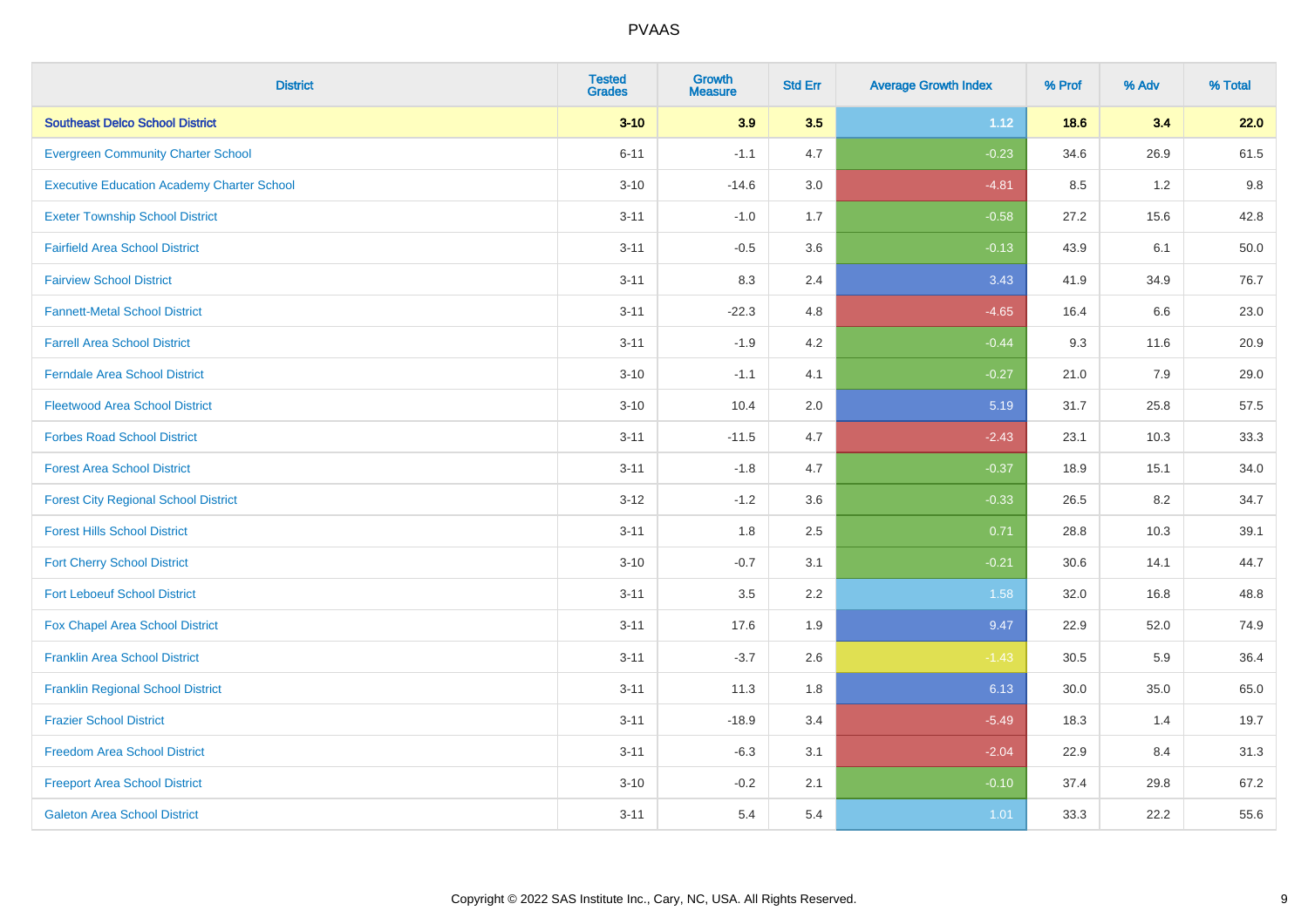| <b>District</b>                               | <b>Tested</b><br><b>Grades</b> | <b>Growth</b><br><b>Measure</b> | <b>Std Err</b> | <b>Average Growth Index</b> | % Prof | % Adv   | % Total |
|-----------------------------------------------|--------------------------------|---------------------------------|----------------|-----------------------------|--------|---------|---------|
| <b>Southeast Delco School District</b>        | $3 - 10$                       | 3.9                             | 3.5            | 1.12                        | 18.6   | 3.4     | 22.0    |
| <b>Garnet Valley School District</b>          | $3 - 10$                       | 0.2                             | 1.7            | 0.13                        | 34.9   | 26.4    | 61.3    |
| <b>Gateway School District</b>                | $3 - 11$                       | 3.1                             | 2.0            | 1.55                        | 35.7   | 18.5    | 54.2    |
| <b>General Mclane School District</b>         | $3 - 11$                       | $-10.7$                         | 2.4            | $-4.40$                     | 34.0   | 15.6    | 49.6    |
| <b>Gettysburg Area School District</b>        | $3 - 11$                       | $-6.0$                          | 2.0            | $-3.02$                     | 28.8   | 19.6    | 48.5    |
| <b>Girard School District</b>                 | $3 - 11$                       | $-12.3$                         | 2.6            | $-4.76$                     | 29.7   | 18.9    | 48.6    |
| <b>Glendale School District</b>               | $3 - 10$                       | 7.9                             | 3.5            | 2.25                        | 42.6   | 9.3     | 51.8    |
| <b>Governor Mifflin School District</b>       | $3 - 11$                       | $-4.4$                          | 1.6            | $-2.69$                     | 30.3   | 7.7     | 38.0    |
| <b>Great Valley School District</b>           | $3 - 11$                       | 5.4                             | 2.0            | 2.77                        | 33.8   | 33.5    | 67.3    |
| <b>Greater Johnstown School District</b>      | $3 - 11$                       | $-3.5$                          | 2.4            | $-1.45$                     | 10.3   | 1.3     | 11.5    |
| <b>Greater Latrobe School District</b>        | $3 - 11$                       | $-14.1$                         | 2.0            | $-7.14$                     | 41.0   | 12.6    | 53.6    |
| <b>Greater Nanticoke Area School District</b> | $3 - 12$                       | $-6.8$                          | 2.6            | $-2.58$                     | 15.2   | 8.9     | 24.1    |
| <b>Greencastle-Antrim School District</b>     | $3 - 11$                       | $-0.3$                          | 2.0            | $-0.14$                     | 30.9   | 22.2    | 53.1    |
| <b>Greensburg Salem School District</b>       | $3 - 11$                       | $-6.9$                          | 2.2            | $-3.06$                     | 30.3   | 13.3    | 43.6    |
| <b>Greenville Area School District</b>        | $3 - 11$                       | $-13.2$                         | 3.0            | $-4.45$                     | 32.1   | 4.6     | 36.7    |
| <b>Greenwood School District</b>              | $3 - 11$                       | 11.3                            | 3.6            | 3.14                        | 31.2   | 32.8    | 63.9    |
| <b>Grove City Area School District</b>        | $3 - 12$                       | $-8.8$                          | 2.3            | $-3.89$                     | 25.6   | 16.4    | 42.0    |
| <b>Halifax Area School District</b>           | $3 - 11$                       | 5.8                             | 3.5            | 1.64                        | 32.1   | 18.9    | 50.9    |
| Hamburg Area School District                  | $3 - 11$                       | 0.6                             | 2.4            | 0.25                        | 28.0   | 15.5    | 43.6    |
| <b>Hampton Township School District</b>       | $3 - 11$                       | 7.4                             | 2.0            | 3.79                        | 37.9   | 39.2    | 77.0    |
| <b>Hanover Area School District</b>           | $3 - 11$                       | $-14.7$                         | 4.7            | $-3.13$                     | 12.1   | 3.0     | 15.2    |
| <b>Hanover Public School District</b>         | $3 - 11$                       | $-12.4$                         | 2.7            | $-4.50$                     | 22.7   | $6.2\,$ | 28.9    |
| <b>Harbor Creek School District</b>           | $3 - 11$                       | 13.4                            | 2.3            | 5.80                        | 34.5   | 40.7    | 75.2    |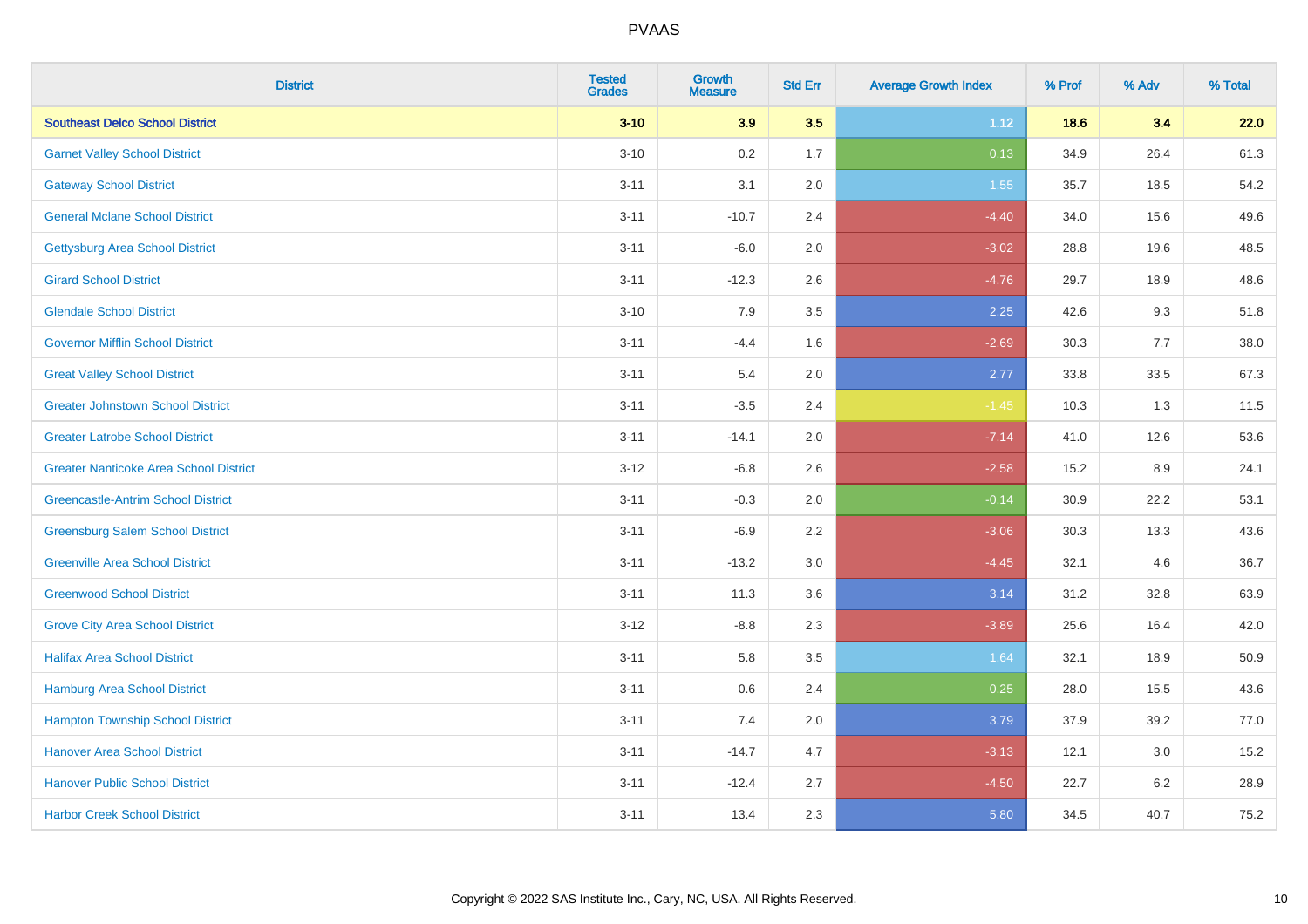| <b>District</b>                               | <b>Tested</b><br><b>Grades</b> | <b>Growth</b><br><b>Measure</b> | <b>Std Err</b> | <b>Average Growth Index</b> | % Prof | % Adv   | % Total |
|-----------------------------------------------|--------------------------------|---------------------------------|----------------|-----------------------------|--------|---------|---------|
| <b>Southeast Delco School District</b>        | $3 - 10$                       | 3.9                             | 3.5            | 1.12                        | 18.6   | 3.4     | 22.0    |
| Harmony Area School District                  | $3 - 10$                       | $-5.7$                          | 5.0            | $-1.13$                     | 33.3   | 0.0     | 33.3    |
| <b>Harrisburg City School District</b>        | $3 - 11$                       | $-0.2$                          | 2.0            | $-0.11$                     | 6.0    | 2.0     | 8.0     |
| Hatboro-Horsham School District               | $3 - 11$                       | $-2.7$                          | 1.6            | $-1.65$                     | 27.9   | 17.9    | 45.8    |
| <b>Haverford Township School District</b>     | $3 - 11$                       | 1.4                             | 1.4            | 1.05                        | 36.7   | 26.3    | 63.0    |
| <b>Hazleton Area School District</b>          | $3 - 11$                       | 6.0                             | 1.6            | 3.85                        | 20.5   | 9.0     | 29.5    |
| <b>Hempfield Area School District</b>         | $3 - 12$                       | $-10.2$                         | 1.6            | $-6.37$                     | 28.1   | 19.2    | 47.3    |
| <b>Hempfield School District</b>              | $3 - 11$                       | 13.4                            | 1.3            | 10.53                       | 29.9   | 36.8    | 66.7    |
| <b>Hermitage School District</b>              | $3 - 12$                       | 14.0                            | 2.5            | 5.59                        | 34.0   | 27.0    | 61.0    |
| <b>Highlands School District</b>              | $3 - 11$                       | $-1.3$                          | 2.3            | $-0.55$                     | 32.6   | 10.5    | 43.0    |
| <b>Hollidaysburg Area School District</b>     | $3 - 11$                       | $-2.7$                          | 1.6            | $-1.64$                     | 32.6   | 15.2    | 47.8    |
| <b>Homer-Center School District</b>           | $3 - 11$                       | 8.8                             | 3.5            | 2.53                        | 38.0   | 17.7    | 55.8    |
| Hope For Hyndman Charter School               | $3 - 11$                       | 5.1                             | 5.8            | 0.88                        | 14.3   | 7.1     | 21.4    |
| <b>Hopewell Area School District</b>          | $3 - 11$                       | 0.8                             | 2.6            | 0.31                        | 34.5   | 12.4    | 46.9    |
| Huntingdon Area School District               | $3 - 11$                       | 5.8                             | 2.6            | 2.28                        | 27.8   | 17.4    | 45.2    |
| Imhotep Institute Charter High School         | $9 - 11$                       | $-17.6$                         | 5.8            | $-3.03$                     | 15.4   | $0.0\,$ | 15.4    |
| <b>Indiana Area School District</b>           | $3 - 11$                       | 12.0                            | 2.0            | 5.98                        | 30.0   | 30.4    | 60.3    |
| <b>Innovative Arts Academy Charter School</b> | $6 - 11$                       | $-7.2$                          | 2.5            | $-2.83$                     | 2.0    | 0.0     | 2.0     |
| Insight PA Cyber Charter School               | $3 - 11$                       | $-9.4$                          | 5.8            | $-1.62$                     | 25.6   | 4.6     | 30.2    |
| <b>Interboro School District</b>              | $3 - 12$                       | $-8.4$                          | 2.0            | $-4.27$                     | 27.6   | 6.4     | 34.1    |
| <b>Iroquois School District</b>               | $3 - 11$                       | 13.6                            | 2.8            | 4.83                        | 33.3   | 16.0    | 49.4    |
| Jamestown Area School District                | $3 - 11$                       | $-9.5$                          | 4.1            | $-2.33$                     | 41.5   | 4.9     | 46.3    |
| Jeannette City School District                | $3 - 11$                       | $-0.7$                          | 3.4            | $-0.20$                     | 26.8   | 4.1     | 30.9    |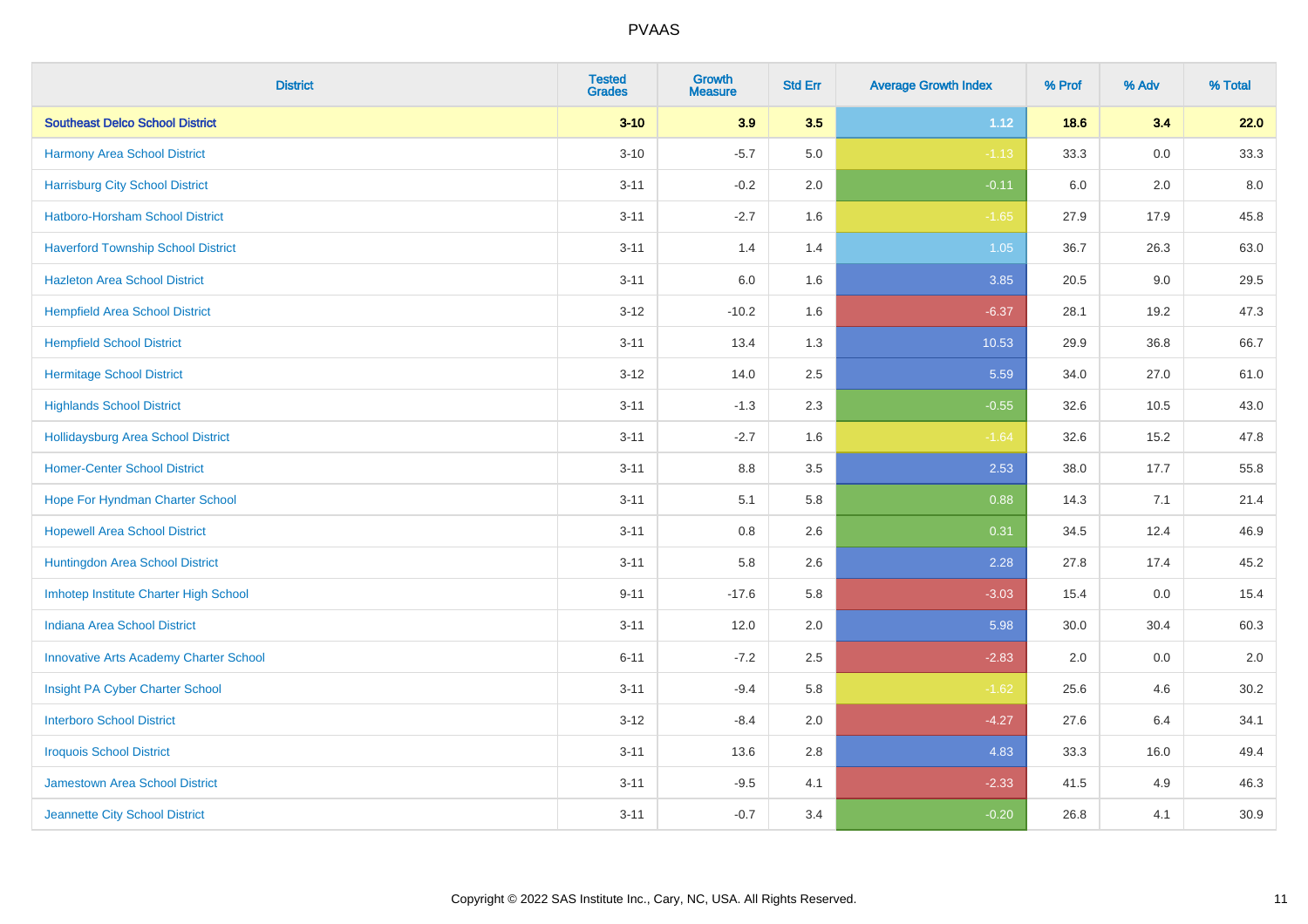| <b>District</b>                                 | <b>Tested</b><br><b>Grades</b> | <b>Growth</b><br><b>Measure</b> | <b>Std Err</b> | <b>Average Growth Index</b> | % Prof | % Adv   | % Total |
|-------------------------------------------------|--------------------------------|---------------------------------|----------------|-----------------------------|--------|---------|---------|
| <b>Southeast Delco School District</b>          | $3 - 10$                       | 3.9                             | 3.5            | 1.12                        | 18.6   | 3.4     | 22.0    |
| Jefferson County-Dubois AVTS                    | $9 - 11$                       | $-11.7$                         | 3.1            | $-3.72$                     | 17.6   | $2.8\,$ | 20.4    |
| Jefferson-Morgan School District                | $3 - 10$                       | $-12.0$                         | 3.9            | $-3.09$                     | 28.6   | 6.1     | 34.7    |
| <b>Jenkintown School District</b>               | $3 - 11$                       | $-7.9$                          | 4.1            | $-1.92$                     | 34.1   | 27.3    | 61.4    |
| <b>Jersey Shore Area School District</b>        | $3 - 11$                       | 0.7                             | 2.5            | 0.27                        | 39.3   | 13.6    | 52.9    |
| Jim Thorpe Area School District                 | $3 - 11$                       | $-10.9$                         | 2.4            | $-4.48$                     | 19.5   | 6.0     | 25.5    |
| Johnsonburg Area School District                | $3 - 11$                       | 5.0                             | 3.9            | 1.27                        | 35.5   | 11.8    | 47.4    |
| <b>Juniata County School District</b>           | $3 - 12$                       | 7.7                             | 2.0            | 3.81                        | 22.9   | 18.9    | 41.8    |
| <b>Juniata Valley School District</b>           | $3 - 11$                       | 1.6                             | 3.2            | 0.51                        | 23.1   | 9.4     | 32.5    |
| <b>Kane Area School District</b>                | $3 - 10$                       | 8.8                             | 2.9            | 3.07                        | 31.4   | 19.8    | 51.2    |
| Karns City Area School District                 | $3 - 11$                       | $-7.2$                          | 2.6            | $-2.71$                     | 26.4   | 20.8    | 47.2    |
| <b>Kennett Consolidated School District</b>     | $3 - 11$                       | $-10.4$                         | 1.7            | $-6.27$                     | 28.7   | 14.0    | 42.7    |
| <b>Keystone Central School District</b>         | $3 - 11$                       | 3.6                             | 1.8            | 2.04                        | 27.1   | 14.6    | 41.8    |
| <b>Keystone Education Center Charter School</b> | $3 - 12$                       | $-6.5$                          | 5.1            | $-1.28$                     | 0.0    | 0.0     | $0.0\,$ |
| <b>Keystone Oaks School District</b>            | $3 - 11$                       | $-7.2$                          | 2.3            | $-3.14$                     | 30.0   | 11.1    | 41.0    |
| <b>Keystone School District</b>                 | $3 - 11$                       | 7.8                             | 5.7            | 1.37                        | 35.0   | 45.0    | 80.0    |
| <b>KIPP Dubois Charter School</b>               | $9 - 10$                       | $-3.0$                          | 3.1            | $-0.95$                     | 10.0   | 0.0     | 10.0    |
| <b>Kiski Area School District</b>               | $3 - 11$                       | $-4.0$                          | 2.0            | $-1.99$                     | 23.1   | 18.2    | 41.3    |
| <b>Kutztown Area School District</b>            | $3 - 12$                       | 9.3                             | 2.8            | 3.34                        | 38.5   | 14.6    | 53.2    |
| La Academia Partnership Charter School          | $6 - 11$                       | $-15.5$                         | 5.7            | $-2.70$                     | 2.3    | 0.0     | 2.3     |
| Lackawanna Trail School District                | $3 - 10$                       | $-11.0$                         | 3.3            | $-3.35$                     | 13.1   | 18.0    | 31.2    |
| <b>Lakeland School District</b>                 | $3 - 11$                       | 13.3                            | 2.8            | 4.80                        | 22.2   | 21.2    | 43.4    |
| Lake-Lehman School District                     | $3 - 11$                       | 14.9                            | 2.8            | 5.34                        | 25.8   | 22.5    | 48.3    |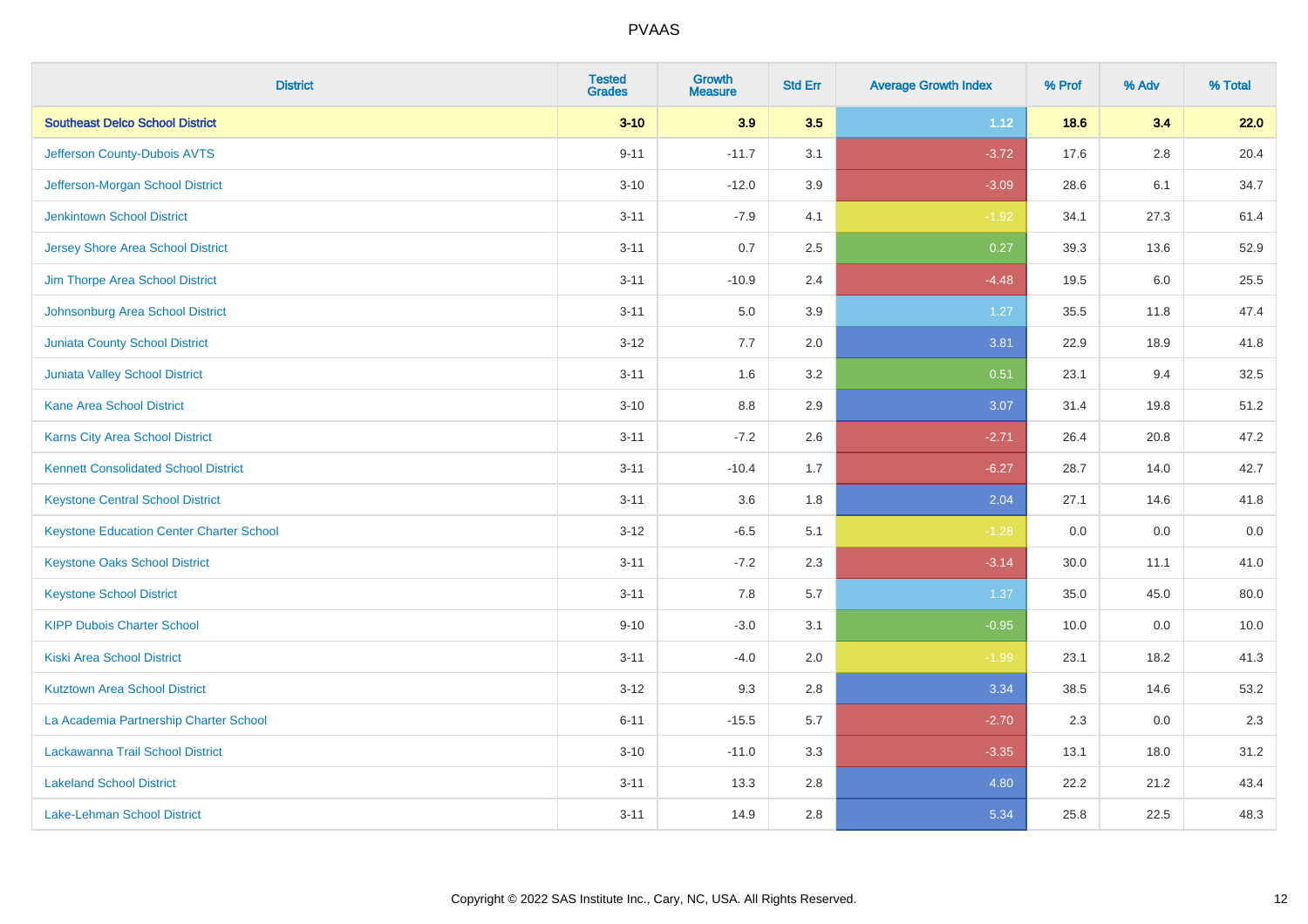| <b>District</b>                                    | <b>Tested</b><br><b>Grades</b> | <b>Growth</b><br><b>Measure</b> | <b>Std Err</b> | <b>Average Growth Index</b> | % Prof | % Adv | % Total |
|----------------------------------------------------|--------------------------------|---------------------------------|----------------|-----------------------------|--------|-------|---------|
| <b>Southeast Delco School District</b>             | $3 - 10$                       | 3.9                             | 3.5            | 1.12                        | 18.6   | 3.4   | 22.0    |
| <b>Lakeview School District</b>                    | $3 - 11$                       | $-1.9$                          | 3.5            | $-0.53$                     | 41.5   | 12.3  | 53.8    |
| <b>Lampeter-Strasburg School District</b>          | $3 - 12$                       | 11.0                            | 1.9            | 5.69                        | 35.4   | 32.3  | 67.7    |
| <b>Lancaster School District</b>                   | $3 - 12$                       | $-10.0$                         | 1.4            | $-7.22$                     | 9.0    | 3.9   | 12.8    |
| <b>Laurel Highlands School District</b>            | $3 - 11$                       | $-3.8$                          | 2.3            | $-1.63$                     | 20.9   | 14.6  | 35.4    |
| <b>Laurel School District</b>                      | $3 - 11$                       | 13.0                            | 3.1            | 4.19                        | 30.3   | 15.7  | 46.1    |
| <b>Lawrence County CTC</b>                         | $10 - 11$                      | $-9.8$                          | 3.7            | $-2.68$                     | 7.3    | 0.0   | 7.3     |
| <b>Lebanon School District</b>                     | $3 - 11$                       | $-1.2$                          | 1.9            | $-0.63$                     | 15.2   | 6.4   | 21.6    |
| Leechburg Area School District                     | $3 - 11$                       | 7.0                             | 3.9            | 1.79                        | 37.7   | 4.9   | 42.6    |
| Lehigh Career & Technical Institute                | $10 - 12$                      | $-0.7$                          | 6.3            | $-0.11$                     | 36.4   | 4.6   | 40.9    |
| Lehigh Valley Academy Regional Charter School      | $3 - 11$                       | $-5.9$                          | 3.0            | $-1.98$                     | 20.0   | 7.7   | 27.7    |
| Lehigh Valley Charter High School For The Arts     | $9 - 10$                       | $-11.8$                         | 2.5            | $-4.76$                     | 28.9   | 5.7   | 34.6    |
| <b>Lehighton Area School District</b>              | $3 - 11$                       | 11.4                            | 2.4            | 4.84                        | 30.5   | 24.9  | 55.3    |
| <b>Lewisburg Area School District</b>              | $3 - 11$                       | 1.7                             | 2.4            | 0.72                        | 35.9   | 35.9  | 71.8    |
| <b>Ligonier Valley School District</b>             | $3 - 11$                       | $-10.8$                         | 3.1            | $-3.43$                     | 34.1   | 5.8   | 39.9    |
| <b>Lincoln Leadership Academy Charter School</b>   | $3 - 12$                       | $-7.4$                          | 3.7            | $-1.99$                     | 6.4    | 2.1   | 8.5     |
| <b>Lincoln Park Performing Arts Charter School</b> | $7 - 11$                       | $-14.9$                         | 2.7            | $-5.45$                     | 39.3   | 8.9   | 48.2    |
| <b>Line Mountain School District</b>               | $3 - 11$                       | 11.7                            | 3.9            | 3.01                        | 40.4   | 42.3  | 82.7    |
| <b>Littlestown Area School District</b>            | $3 - 11$                       | 28.7                            | 2.4            | 11.83                       | 38.4   | 29.3  | 67.7    |
| <b>Lower Dauphin School District</b>               | $3 - 11$                       | 5.3                             | 1.8            | 3.03                        | 30.6   | 26.8  | 57.5    |
| <b>Lower Merion School District</b>                | $3 - 11$                       | 18.9                            | 1.2            | 15.42                       | 29.4   | 48.6  | 78.0    |
| <b>Lower Moreland Township School District</b>     | $3 - 11$                       | 8.7                             | 2.0            | 4.35                        | 38.2   | 33.2  | 71.4    |
| <b>Loyalsock Township School District</b>          | $3 - 12$                       | 26.7                            | 2.7            | 9.92                        | 36.8   | 35.1  | 71.9    |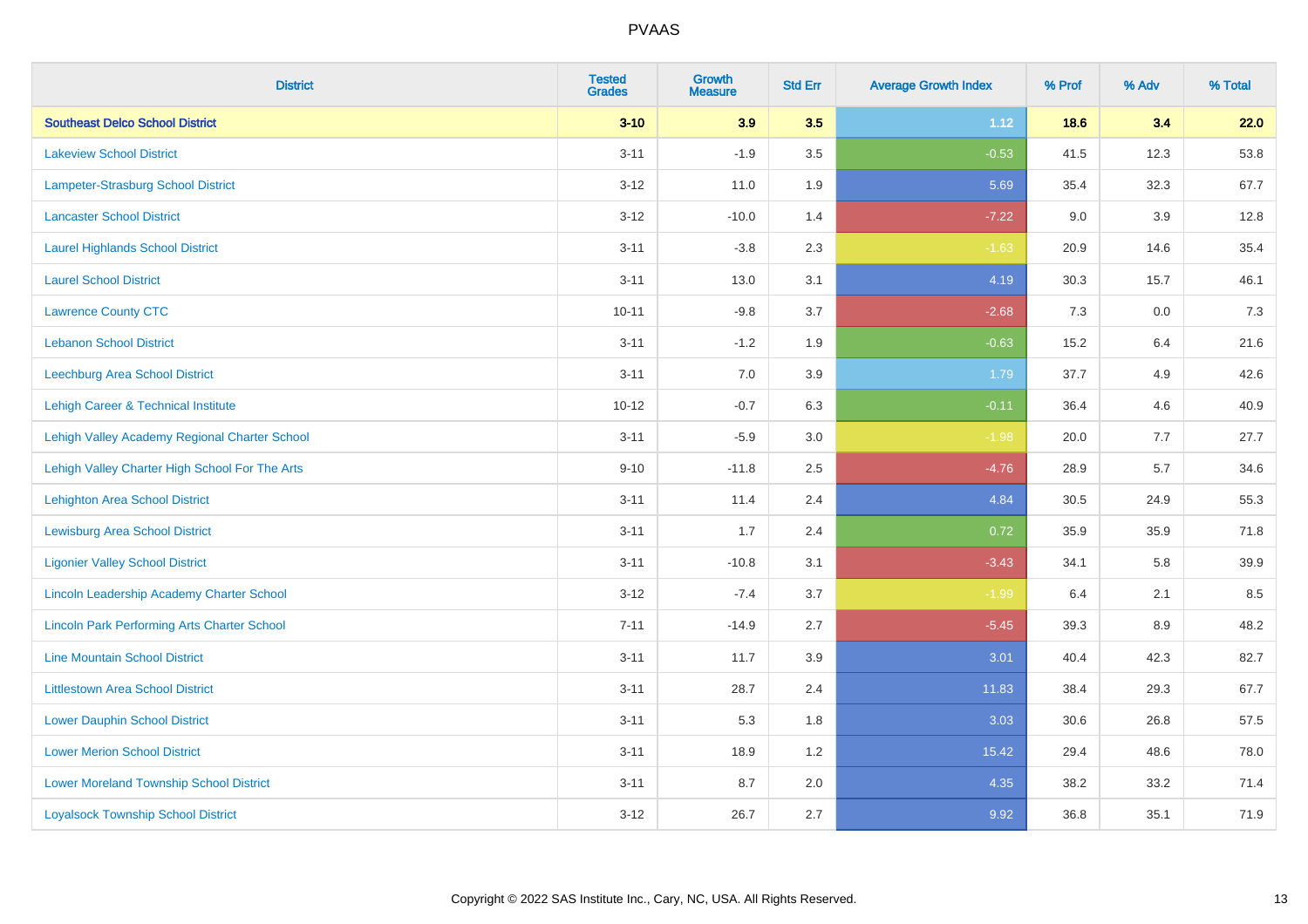| <b>District</b>                                | <b>Tested</b><br><b>Grades</b> | <b>Growth</b><br><b>Measure</b> | <b>Std Err</b> | <b>Average Growth Index</b> | % Prof | % Adv   | % Total  |
|------------------------------------------------|--------------------------------|---------------------------------|----------------|-----------------------------|--------|---------|----------|
| <b>Southeast Delco School District</b>         | $3 - 10$                       | 3.9                             | 3.5            | 1.12                        | 18.6   | 3.4     | 22.0     |
| <b>Mahanoy Area School District</b>            | $3 - 10$                       | $-3.4$                          | 3.1            | $-1.07$                     | 21.4   | $8.6\,$ | $30.0\,$ |
| <b>Manheim Central School District</b>         | $3 - 11$                       | 12.8                            | 2.0            | 6.52                        | 27.8   | 35.4    | 63.2     |
| <b>Manheim Township School District</b>        | $3 - 12$                       | 10.9                            | 1.5            | 7.51                        | 30.9   | 31.0    | 61.9     |
| <b>Marion Center Area School District</b>      | $3 - 10$                       | 0.8                             | 2.9            | 0.27                        | 23.3   | 11.1    | 34.4     |
| Maritime Academy Charter School                | $3 - 10$                       | 13.2                            | 3.1            | 4.29                        | 24.0   | 1.3     | 25.3     |
| <b>Marple Newtown School District</b>          | $3 - 11$                       | 20.6                            | 2.3            | 8.95                        | 31.1   | 42.7    | 73.8     |
| <b>Mars Area School District</b>               | $3 - 10$                       | 6.6                             | 1.9            | 3.45                        | 36.7   | 32.4    | 69.1     |
| <b>MaST Community Charter School</b>           | $3 - 10$                       | $-0.9$                          | 2.5            | $-0.34$                     | 25.0   | 21.6    | 46.6     |
| <b>MaST Community Charter School II</b>        | $3 - 10$                       | 1.4                             | 3.0            | 0.45                        | 16.1   | 4.6     | 20.7     |
| Mastery Charter High School-Lenfest Campus     | $7 - 11$                       | $-1.8$                          | 5.8            | $-0.30$                     | 26.3   | 0.0     | 26.3     |
| <b>Mastery Charter School - Gratz Campus</b>   | $7 - 10$                       | $-9.5$                          | 4.6            | $-2.09$                     | 0.0    | 3.4     | 3.4      |
| <b>Mastery Charter School - Hardy Williams</b> | $3 - 11$                       | 6.6                             | 3.0            | 2.21                        | 24.7   | 1.2     | 25.9     |
| Mastery Charter School - Pickett Campus        | $6 - 10$                       | 2.7                             | 4.2            | 0.65                        | 20.6   | 0.0     | 20.6     |
| Mastery Charter School - Shoemaker Campus      | $7 - 10$                       | $-2.3$                          | 2.8            | $-0.81$                     | 10.1   | 3.7     | 13.8     |
| <b>Mastery Charter School - Thomas Campus</b>  | $3 - 10$                       | 7.9                             | 5.7            | 1.39                        | 12.5   | 0.0     | 12.5     |
| <b>Mcguffey School District</b>                | $3 - 11$                       | $-12.1$                         | 3.0            | $-4.06$                     | 12.8   | 5.9     | 18.6     |
| <b>Mckeesport Area School District</b>         | $3 - 12$                       | 4.6                             | 2.2            | 2.14                        | 21.1   | 4.4     | 25.5     |
| Mechanicsburg Area School District             | $3 - 11$                       | $-5.7$                          | 1.6            | $-3.48$                     | 35.1   | 16.0    | 51.2     |
| <b>Mercer Area School District</b>             | $3 - 11$                       | 2.2                             | 3.1            | 0.70                        | 24.4   | 11.8    | 36.2     |
| <b>Methacton School District</b>               | $3 - 11$                       | 11.0                            | 1.6            | 6.94                        | 36.0   | 33.6    | 69.6     |
| Meyersdale Area School District                | $3 - 11$                       | $-16.1$                         | 3.3            | $-4.94$                     | 20.3   | 5.8     | 26.1     |
| <b>Mid Valley School District</b>              | $3 - 10$                       | $-11.1$                         | 2.7            | $-4.07$                     | 28.3   | 8.1     | 36.4     |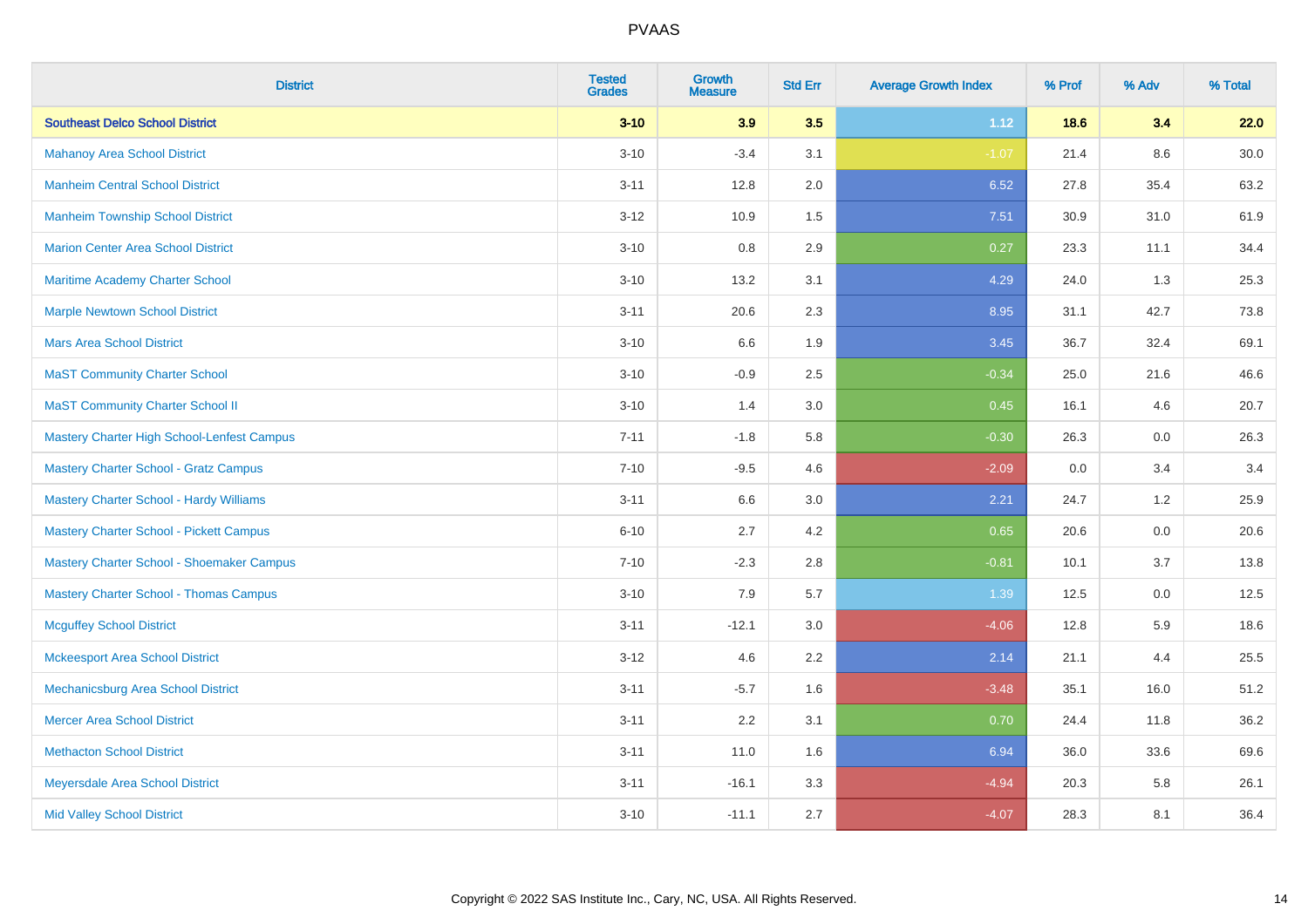| <b>District</b>                            | <b>Tested</b><br><b>Grades</b> | <b>Growth</b><br><b>Measure</b> | <b>Std Err</b> | <b>Average Growth Index</b> | % Prof | % Adv   | % Total |
|--------------------------------------------|--------------------------------|---------------------------------|----------------|-----------------------------|--------|---------|---------|
| <b>Southeast Delco School District</b>     | $3 - 10$                       | 3.9                             | 3.5            | 1.12                        | 18.6   | 3.4     | 22.0    |
| <b>Middletown Area School District</b>     | $3 - 11$                       | $-3.4$                          | 2.4            | $-1.44$                     | 34.3   | 15.2    | 49.4    |
| <b>Midd-West School District</b>           | $3 - 11$                       | 3.6                             | 2.6            | 1.42                        | 28.6   | 25.0    | 53.6    |
| <b>Mifflin County School District</b>      | $3 - 11$                       | 12.3                            | 1.6            | 7.69                        | 35.1   | 15.1    | 50.3    |
| Mifflinburg Area School District           | $3 - 11$                       | $-6.0$                          | 2.1            | $-2.87$                     | 32.7   | 13.3    | 46.0    |
| <b>Millcreek Township School District</b>  | $3 - 11$                       | 9.1                             | 1.4            | 6.61                        | 34.5   | 30.1    | 64.6    |
| Millersburg Area School District           | $3 - 11$                       | $-6.6$                          | 3.4            | $-1.92$                     | 24.1   | 10.3    | 34.5    |
| <b>Millville Area School District</b>      | $3 - 12$                       | $-5.6$                          | 4.4            | $-1.26$                     | 31.4   | 11.4    | 42.9    |
| <b>Milton Area School District</b>         | $3 - 11$                       | $-10.1$                         | 2.5            | $-4.04$                     | 23.0   | 11.3    | 34.2    |
| <b>Minersville Area School District</b>    | $3 - 11$                       | $-2.9$                          | 3.4            | $-0.86$                     | 27.4   | 9.7     | 37.1    |
| <b>Mohawk Area School District</b>         | $3 - 11$                       | $-10.5$                         | 2.8            | $-3.75$                     | 35.1   | 10.6    | 45.7    |
| <b>Monessen City School District</b>       | $3 - 10$                       | $-3.9$                          | 5.6            | $-0.69$                     | 21.0   | 10.5    | 31.6    |
| <b>Moniteau School District</b>            | $3 - 11$                       | $-11.8$                         | 2.9            | $-4.07$                     | 22.6   | $5.0\,$ | 27.6    |
| <b>Montgomery Area School District</b>     | $3 - 11$                       | $-5.8$                          | 3.2            | $-1.83$                     | 25.0   | 11.5    | 36.5    |
| <b>Montour School District</b>             | $3 - 11$                       | $-6.1$                          | 2.1            | $-2.95$                     | 31.8   | 23.6    | 55.3    |
| <b>Montoursville Area School District</b>  | $3 - 12$                       | $-8.4$                          | 2.6            | $-3.17$                     | 38.8   | 18.2    | 57.0    |
| <b>Montrose Area School District</b>       | $3 - 10$                       | 12.3                            | 2.8            | 4.41                        | 37.8   | 28.9    | 66.7    |
| <b>Moon Area School District</b>           | $3 - 11$                       | 1.5                             | 1.8            | 0.86                        | 34.5   | 25.5    | 60.0    |
| Morrisville Borough School District        | $3 - 11$                       | $-13.1$                         | 3.7            | $-3.52$                     | 4.9    | 1.6     | 6.6     |
| <b>Moshannon Valley School District</b>    | $3 - 10$                       | $-5.1$                          | 4.6            | $-1.12$                     | 25.0   | 12.5    | 37.5    |
| <b>Mount Carmel Area School District</b>   | $3 - 11$                       | $-7.9$                          | 2.3            | $-3.38$                     | 18.2   | 4.4     | 22.6    |
| <b>Mount Pleasant Area School District</b> | $3 - 11$                       | $-5.4$                          | 2.3            | $-2.37$                     | 33.3   | 8.7     | 42.0    |
| <b>Mount Union Area School District</b>    | $3 - 10$                       | $-2.5$                          | 2.8            | $-0.89$                     | 19.8   | 5.8     | 25.6    |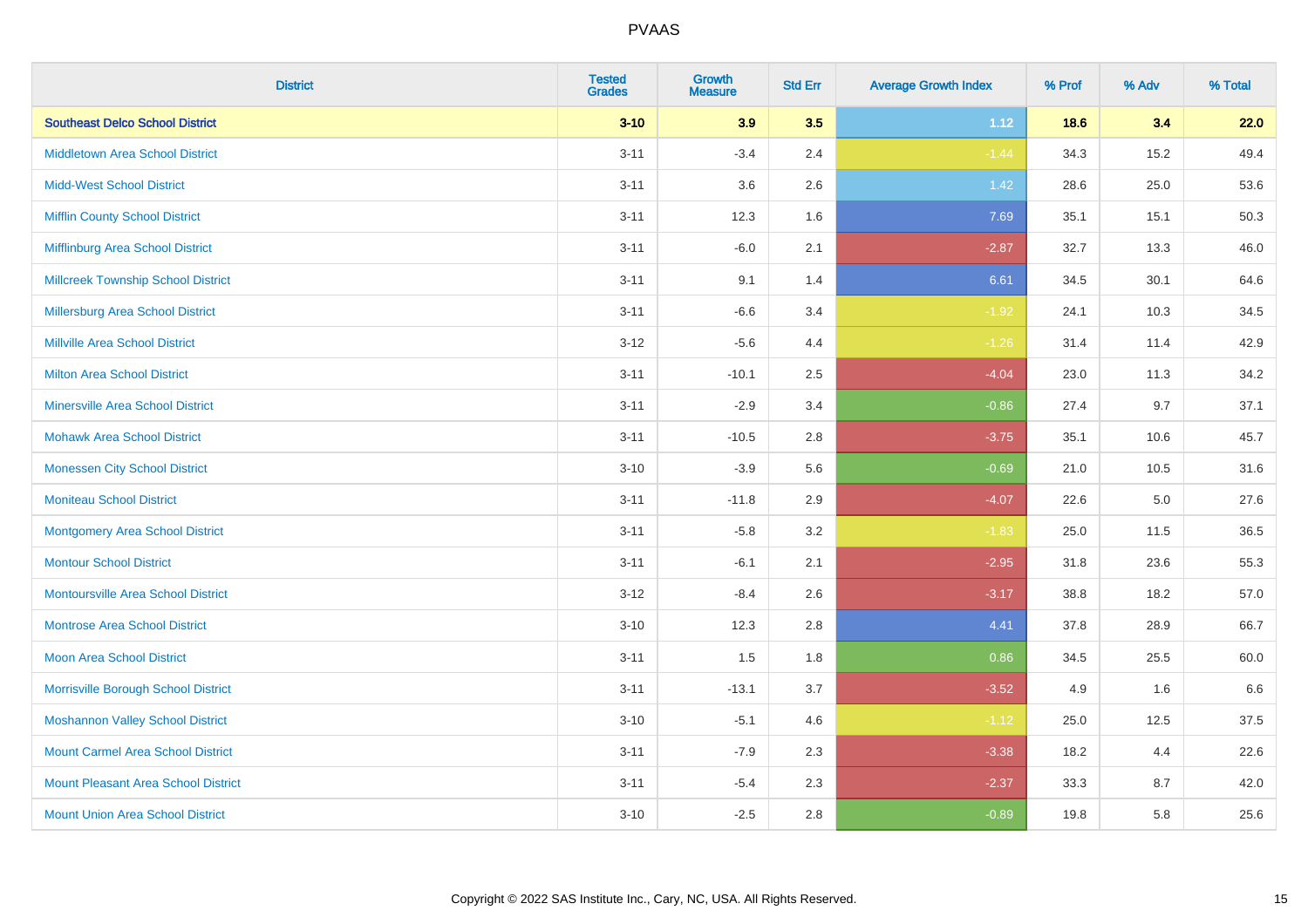| <b>District</b>                             | <b>Tested</b><br><b>Grades</b> | <b>Growth</b><br><b>Measure</b> | <b>Std Err</b> | <b>Average Growth Index</b> | % Prof | % Adv | % Total |
|---------------------------------------------|--------------------------------|---------------------------------|----------------|-----------------------------|--------|-------|---------|
| <b>Southeast Delco School District</b>      | $3 - 10$                       | 3.9                             | 3.5            | 1.12                        | 18.6   | 3.4   | 22.0    |
| <b>Mountain View School District</b>        | $3 - 11$                       | 24.2                            | 3.4            | 7.20                        | 45.8   | 37.3  | 83.0    |
| Mt Lebanon School District                  | $3 - 11$                       | 2.4                             | 1.3            | 1.79                        | 39.3   | 37.4  | 76.8    |
| <b>Muhlenberg School District</b>           | $3 - 10$                       | $-17.8$                         | 1.9            | $-9.34$                     | 12.4   | 4.6   | 17.0    |
| <b>Multicultural Academy Charter School</b> | $9 - 11$                       | 6.0                             | 3.4            | 1.77                        | 12.3   | 0.0   | 12.3    |
| <b>Muncy School District</b>                | $3 - 11$                       | 6.9                             | 3.3            | 2.12                        | 37.6   | 18.8  | 56.4    |
| <b>Nazareth Area School District</b>        | $3 - 11$                       | $-2.5$                          | 1.7            | $-1.53$                     | 29.2   | 24.6  | 53.8    |
| <b>Neshaminy School District</b>            | $3 - 11$                       | 8.6                             | 1.3            | 6.56                        | 31.3   | 23.9  | 55.2    |
| <b>Neshannock Township School District</b>  | $3 - 10$                       | $-12.5$                         | 2.7            | $-4.73$                     | 29.0   | 13.0  | 42.0    |
| <b>New Brighton Area School District</b>    | $3 - 11$                       | $-2.1$                          | 3.2            | $-0.65$                     | 31.5   | 11.1  | 42.6    |
| New Castle Area School District             | $3-12$                         | $-13.6$                         | 2.3            | $-5.99$                     | 17.6   | 2.0   | 19.5    |
| <b>New Foundations Charter School</b>       | $3 - 11$                       | 0.6                             | 2.2            | 0.29                        | 22.4   | 4.0   | 26.4    |
| New Hope-Solebury School District           | $3 - 11$                       | 28.8                            | 2.9            | 9.77                        | 31.6   | 50.0  | 81.6    |
| New Kensington-Arnold School District       | $3 - 11$                       | $-5.8$                          | 3.2            | $-1.80$                     | 10.8   | 1.2   | 12.0    |
| <b>Newport School District</b>              | $3-12$                         | $3.8\,$                         | 3.3            | 1.17                        | 38.8   | 10.4  | 49.2    |
| <b>Norristown Area School District</b>      | $3 - 12$                       | $-25.4$                         | 1.7            | $-15.35$                    | 10.6   | 1.8   | 12.4    |
| North Allegheny School District             | $3 - 11$                       | 18.0                            | 1.3            | 14.25                       | 30.5   | 42.9  | 73.4    |
| North Clarion County School District        | $3 - 12$                       | 3.4                             | 4.1            | 0.83                        | 45.0   | 18.8  | 63.8    |
| <b>North East School District</b>           | $3 - 11$                       | $-5.3$                          | 2.7            | $-1.97$                     | 31.7   | 24.8  | 56.4    |
| <b>North Hills School District</b>          | $3 - 11$                       | $-15.8$                         | 1.8            | $-8.84$                     | 26.4   | 19.8  | 46.2    |
| <b>North Penn School District</b>           | $3 - 11$                       | 17.6                            | 1.0            | 17.53                       | 30.8   | 35.7  | 66.4    |
| <b>North Pocono School District</b>         | $3 - 11$                       | 13.1                            | 3.7            | 3.54                        | 31.4   | 33.3  | 64.7    |
| North Schuylkill School District            | $3 - 11$                       | $-4.7$                          | 2.2            | $-2.16$                     | 20.2   | 11.7  | 31.9    |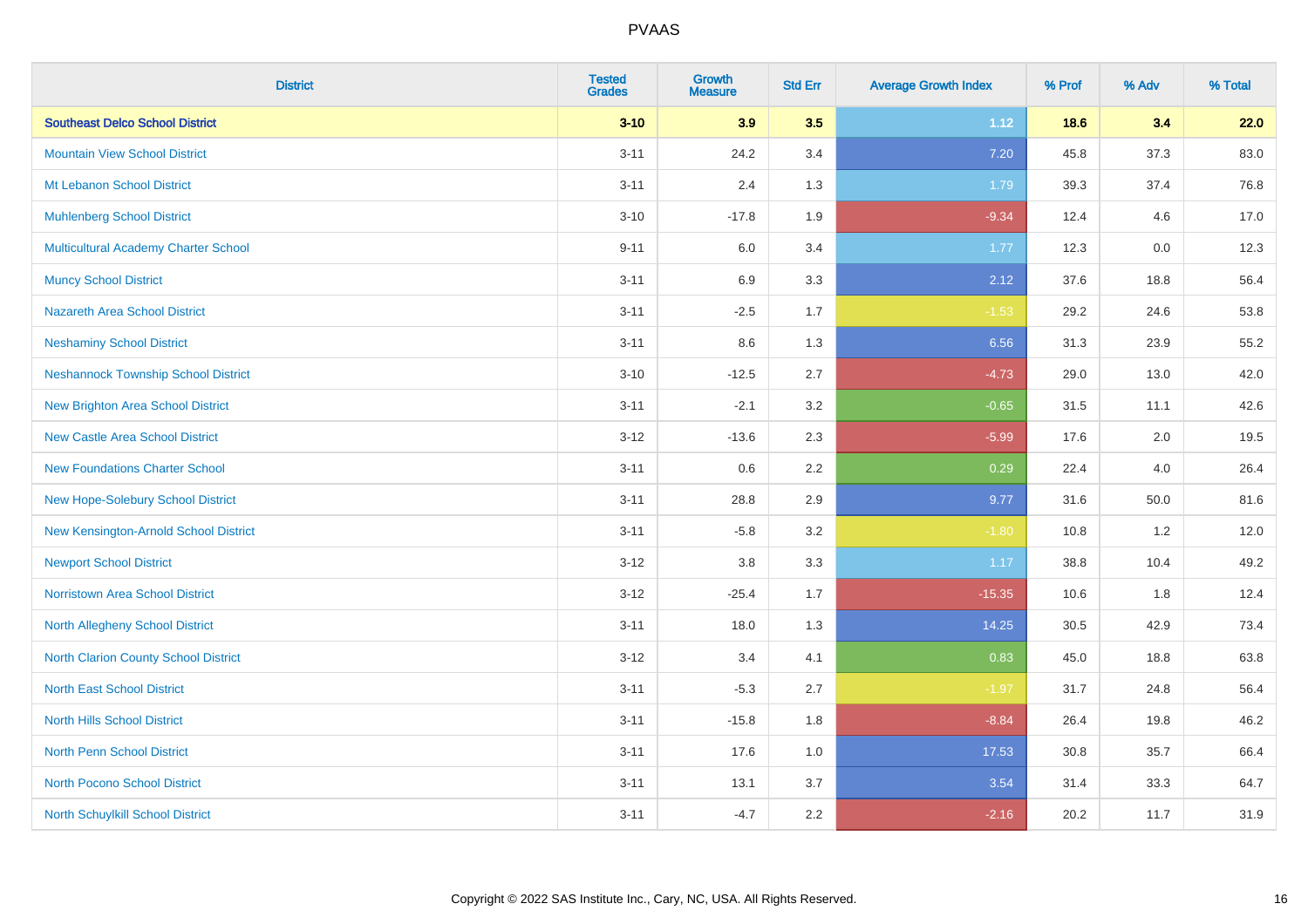| <b>District</b>                           | <b>Tested</b><br><b>Grades</b> | <b>Growth</b><br><b>Measure</b> | <b>Std Err</b> | <b>Average Growth Index</b> | % Prof | % Adv   | % Total |
|-------------------------------------------|--------------------------------|---------------------------------|----------------|-----------------------------|--------|---------|---------|
| <b>Southeast Delco School District</b>    | $3 - 10$                       | 3.9                             | 3.5            | 1.12                        | 18.6   | 3.4     | 22.0    |
| <b>North Star School District</b>         | $3 - 11$                       | 1.1                             | 3.3            | 0.34                        | 26.2   | 20.0    | 46.2    |
| Northampton Area School District          | $3 - 11$                       | 3.2                             | 1.5            | 2.05                        | 29.8   | 17.9    | 47.7    |
| <b>Northeast Bradford School District</b> | $3 - 10$                       | $-5.0$                          | 3.7            | $-1.35$                     | 30.6   | 4.8     | 35.5    |
| Northeastern York School District         | $3 - 11$                       | 3.8                             | 1.8            | 2.11                        | 32.7   | 21.0    | 53.7    |
| Northern Bedford County School District   | $3 - 11$                       | $-2.3$                          | 3.3            | $-0.69$                     | 26.2   | 16.9    | 43.1    |
| Northern Cambria School District          | $3 - 11$                       | $-0.3$                          | 3.4            | $-0.09$                     | 26.5   | 1.2     | 27.7    |
| Northern Lebanon School District          | $3 - 11$                       | $-0.7$                          | 2.3            | $-0.29$                     | 18.8   | 6.8     | 25.6    |
| Northern Lehigh School District           | $3 - 12$                       | 6.1                             | 2.5            | 2.42                        | 21.4   | 18.0    | 39.3    |
| Northern Potter School District           | $3 - 12$                       | 6.8                             | 4.6            | 1.48                        | 30.6   | 11.1    | 41.7    |
| Northern Tioga School District            | $3 - 12$                       | 6.8                             | 2.6            | 2.64                        | 25.0   | 16.9    | 41.9    |
| Northern York County School District      | $3 - 11$                       | 8.4                             | 1.8            | 4.63                        | 24.3   | 23.1    | 47.4    |
| <b>Northgate School District</b>          | $3 - 11$                       | $-3.0$                          | 3.4            | $-0.85$                     | 35.6   | $6.8\,$ | 42.4    |
| <b>Northwest Area School District</b>     | $3 - 10$                       | $-3.2$                          | 3.3            | $-0.97$                     | 30.4   | 13.0    | 43.5    |
| Northwestern Lehigh School District       | $3 - 11$                       | $-2.4$                          | 2.1            | $-1.14$                     | 41.7   | 17.9    | 59.5    |
| <b>Northwestern School District</b>       | $3 - 11$                       | $-14.6$                         | 3.2            | $-4.51$                     | 32.5   | 13.7    | 46.2    |
| <b>Norwin School District</b>             | $3 - 11$                       | $-1.1$                          | 1.6            | $-0.70$                     | 37.7   | 27.6    | 65.2    |
| <b>Octorara Area School District</b>      | $3 - 11$                       | $-7.5$                          | 3.2            | $-2.35$                     | 26.1   | 17.0    | 43.2    |
| Oil City Area School District             | $3 - 11$                       | 8.6                             | 2.4            | 3.56                        | 29.1   | 13.1    | 42.2    |
| <b>Old Forge School District</b>          | $3 - 12$                       | $-11.3$                         | 3.1            | $-3.62$                     | 28.6   | 13.2    | 41.8    |
| <b>Oley Valley School District</b>        | $3 - 11$                       | 1.4                             | 2.4            | 0.56                        | 37.4   | 23.9    | 61.4    |
| <b>Oswayo Valley School District</b>      | $3 - 12$                       | 9.9                             | 5.1            | 1.93                        | 26.5   | 44.1    | 70.6    |
| <b>Otto-Eldred School District</b>        | $3 - 11$                       | $-0.5$                          | 3.5            | $-0.13$                     | 35.8   | 10.5    | 46.3    |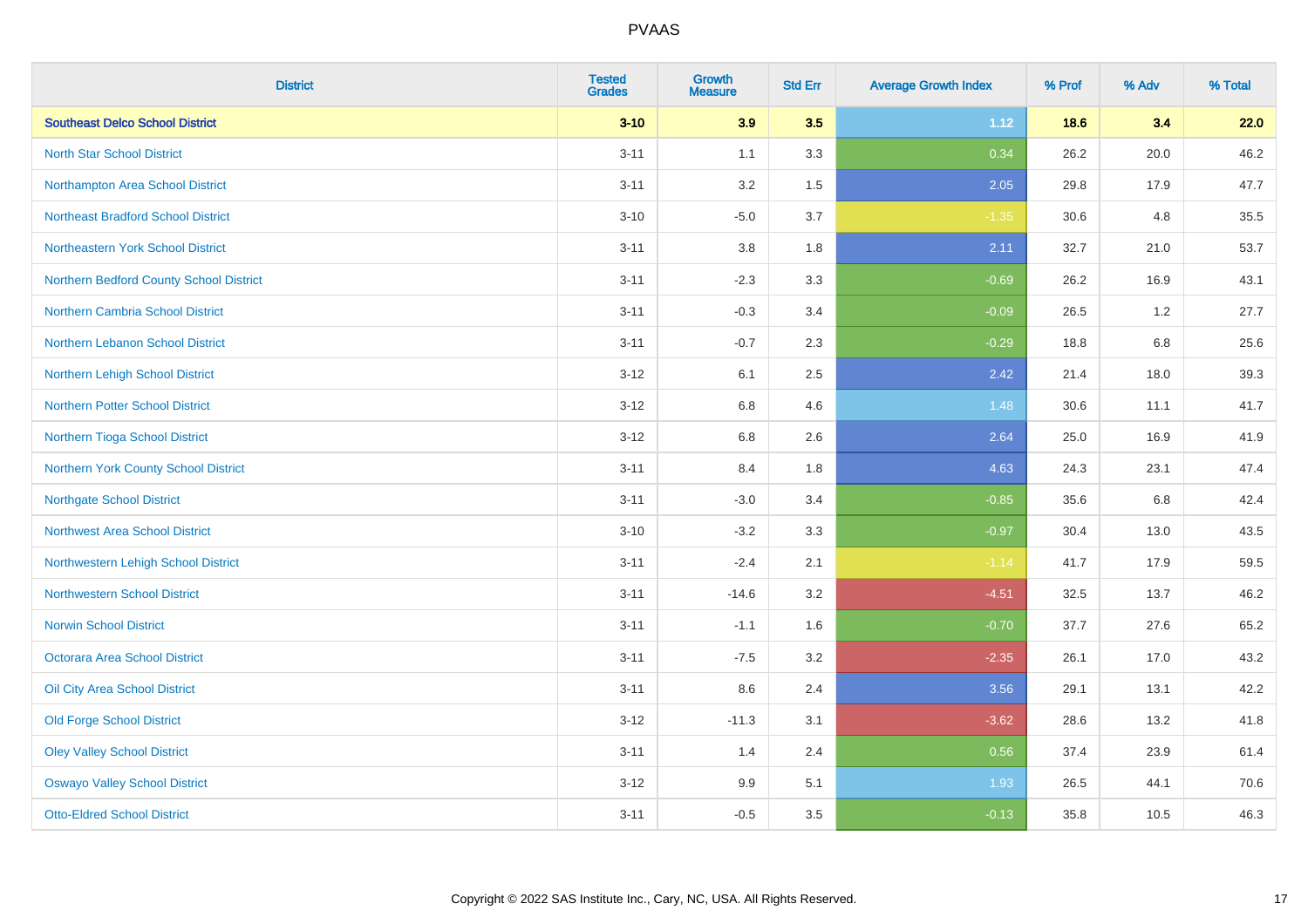| <b>District</b>                               | <b>Tested</b><br><b>Grades</b> | <b>Growth</b><br><b>Measure</b> | <b>Std Err</b> | <b>Average Growth Index</b> | % Prof | % Adv   | % Total |
|-----------------------------------------------|--------------------------------|---------------------------------|----------------|-----------------------------|--------|---------|---------|
| <b>Southeast Delco School District</b>        | $3 - 10$                       | 3.9                             | 3.5            | 1.12                        | 18.6   | 3.4     | 22.0    |
| <b>Owen J Roberts School District</b>         | $3 - 11$                       | $-3.5$                          | 1.5            | $-2.27$                     | 36.8   | 24.4    | 61.2    |
| <b>Oxford Area School District</b>            | $3 - 11$                       | $-3.1$                          | 1.8            | $-1.77$                     | 27.5   | 14.5    | 42.0    |
| <b>Palisades School District</b>              | $3 - 11$                       | 7.7                             | 2.9            | 2.66                        | 27.8   | 20.3    | 48.1    |
| <b>Palmerton Area School District</b>         | $3 - 11$                       | $-0.9$                          | 2.7            | $-0.34$                     | 34.3   | 14.3    | 48.6    |
| Palmyra Area School District                  | $3 - 11$                       | 16.2                            | 1.8            | 9.02                        | 38.8   | 34.0    | 72.8    |
| <b>Panther Valley School District</b>         | $3 - 12$                       | $-13.3$                         | 3.2            | $-4.10$                     | 31.5   | 4.1     | 35.6    |
| <b>Parkland School District</b>               | $3 - 11$                       | $-3.7$                          | 1.2            | $-3.17$                     | 31.4   | 30.6    | 62.0    |
| Pen Argyl Area School District                | $3-12$                         | 12.8                            | 2.5            | 5.10                        | 28.5   | 23.8    | 52.3    |
| <b>Penn Cambria School District</b>           | $3 - 11$                       | $-4.5$                          | 2.4            | $-1.86$                     | 27.3   | 15.8    | 43.2    |
| <b>Penn Hills School District</b>             | $3 - 11$                       | 0.0                             | 2.4            | 0.02                        | 18.4   | 7.1     | 25.6    |
| <b>Penn Manor School District</b>             | $3 - 11$                       | 7.1                             | 1.5            | 4.82                        | 26.7   | 20.5    | 47.2    |
| <b>Penncrest School District</b>              | $3 - 11$                       | $6.0\,$                         | 1.9            | 3.24                        | 31.1   | 16.9    | 48.0    |
| <b>Penn-Delco School District</b>             | $3 - 11$                       | 1.3                             | 1.8            | 0.75                        | 26.5   | 12.6    | 39.1    |
| Pennridge School District                     | $3 - 10$                       | 7.4                             | 1.5            | 5.10                        | 32.0   | 27.6    | 59.6    |
| Penns Manor Area School District              | $3 - 12$                       | $-1.9$                          | 3.5            | $-0.55$                     | 24.2   | $3.8\,$ | 28.0    |
| Penns Valley Area School District             | $3 - 12$                       | 14.1                            | 2.6            | 5.33                        | 29.6   | 23.3    | 52.9    |
| <b>Pennsbury School District</b>              | $3 - 11$                       | 5.6                             | 1.3            | 4.38                        | 37.7   | 27.7    | 65.4    |
| Pennsylvania Cyber Charter School             | $3 - 11$                       | 0.6                             | 1.5            | 0.37                        | 20.8   | 8.1     | 28.9    |
| Pennsylvania Distance Learning Charter School | $3 - 12$                       | $6.8\,$                         | 3.4            | 1.99                        | 19.8   | 6.2     | 25.9    |
| Pennsylvania Leadership Charter School        | $3 - 11$                       | 8.0                             | 1.9            | 4.22                        | 33.1   | 27.8    | 60.9    |
| Pennsylvania Virtual Charter School           | $3 - 11$                       | 4.4                             | 3.4            | 1.31                        | 29.8   | 21.2    | 51.0    |
| <b>Penn-Trafford School District</b>          | $3 - 11$                       | 2.9                             | 1.8            | 1.68                        | 46.3   | 26.2    | 72.5    |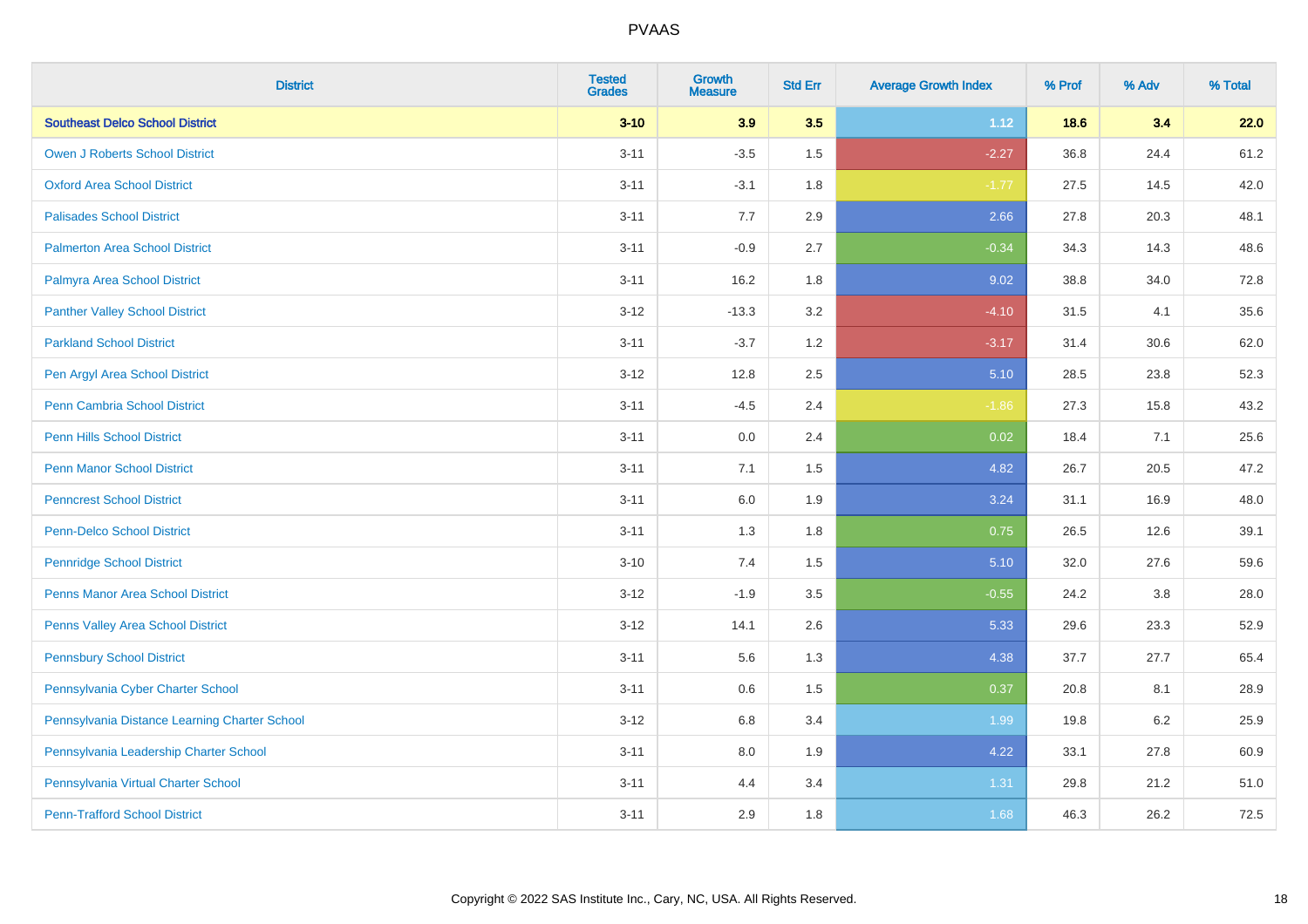| <b>District</b>                                    | <b>Tested</b><br><b>Grades</b> | <b>Growth</b><br><b>Measure</b> | <b>Std Err</b> | <b>Average Growth Index</b> | % Prof | % Adv   | % Total |
|----------------------------------------------------|--------------------------------|---------------------------------|----------------|-----------------------------|--------|---------|---------|
| <b>Southeast Delco School District</b>             | $3 - 10$                       | 3.9                             | 3.5            | 1.12                        | 18.6   | 3.4     | 22.0    |
| People For People Charter School                   | $3 - 12$                       | 6.4                             | 5.6            | 1.15                        | 2.4    | 0.0     | 2.4     |
| <b>Pequea Valley School District</b>               | $3 - 11$                       | 18.0                            | 3.1            | 5.74                        | 29.2   | 37.5    | 66.7    |
| <b>Perkiomen Valley School District</b>            | $3 - 11$                       | 2.7                             | $1.5\,$        | 1.83                        | 35.0   | 25.3    | 60.3    |
| Perseus House Charter School Of Excellence         | $6 - 11$                       | $-6.4$                          | 2.6            | $-2.50$                     | 0.9    | 0.0     | 0.9     |
| <b>Peters Township School District</b>             | $3 - 11$                       | 14.1                            | 1.7            | 8.16                        | 35.2   | 41.6    | 76.8    |
| Philadelphia Academy Charter School                | $3 - 11$                       | $-14.7$                         | 2.7            | $-5.42$                     | 21.6   | 3.9     | 25.5    |
| Philadelphia City School District                  | $3 - 12$                       | $-7.8$                          | 0.6            | $-13.43$                    | 16.4   | 6.5     | 22.9    |
| Philadelphia Electrical & Tech Charter High School | $10 - 10$                      | 1.2                             | 2.6            | 0.45                        | 0.9    | 0.0     | 0.9     |
| Philipsburg-Osceola Area School District           | $3 - 11$                       | 4.1                             | 3.0            | 1.37                        | 22.5   | 16.2    | 38.8    |
| Phoenixville Area School District                  | $3 - 11$                       | 7.3                             | 1.8            | 3.96                        | 32.3   | 27.6    | 59.8    |
| <b>Pine Grove Area School District</b>             | $3 - 11$                       | $-1.1$                          | 3.0            | $-0.36$                     | 29.5   | 14.3    | 43.8    |
| <b>Pine-Richland School District</b>               | $3 - 11$                       | 9.3                             | 1.7            | 5.56                        | 42.3   | 35.8    | 78.1    |
| <b>Pittsburgh School District</b>                  | $3 - 11$                       | $-13.0$                         | 1.1            | $-12.25$                    | 16.1   | 6.5     | 22.6    |
| <b>Pittston Area School District</b>               | $3 - 11$                       | $-8.2$                          | 2.2            | $-3.75$                     | 26.7   | 14.8    | 41.5    |
| <b>Pleasant Valley School District</b>             | $3 - 11$                       | $-3.3$                          | 1.8            | $-1.80$                     | 28.5   | 10.4    | 39.0    |
| <b>Plum Borough School District</b>                | $3 - 11$                       | $-9.4$                          | 2.4            | $-3.98$                     | 32.9   | 27.4    | 60.4    |
| <b>Pocono Mountain School District</b>             | $3 - 12$                       | $-4.3$                          | 1.8            | $-2.43$                     | 35.5   | 17.1    | 52.6    |
| <b>Port Allegany School District</b>               | $3 - 11$                       | 6.5                             | 3.7            | 1.74                        | 26.4   | 11.3    | 37.7    |
| <b>Portage Area School District</b>                | $3 - 10$                       | $-0.5$                          | 3.3            | $-0.14$                     | 27.0   | 20.6    | 47.6    |
| <b>Pottsgrove School District</b>                  | $3 - 11$                       | $-5.5$                          | 2.0            | $-2.78$                     | 28.6   | 10.3    | 38.8    |
| <b>Pottstown School District</b>                   | $3 - 12$                       | 2.0                             | 2.2            | 0.88                        | 19.4   | $6.2\,$ | 25.6    |
| <b>Pottsville Area School District</b>             | $3 - 12$                       | $-4.9$                          | 2.1            | $-2.36$                     | 21.8   | 7.9     | 29.6    |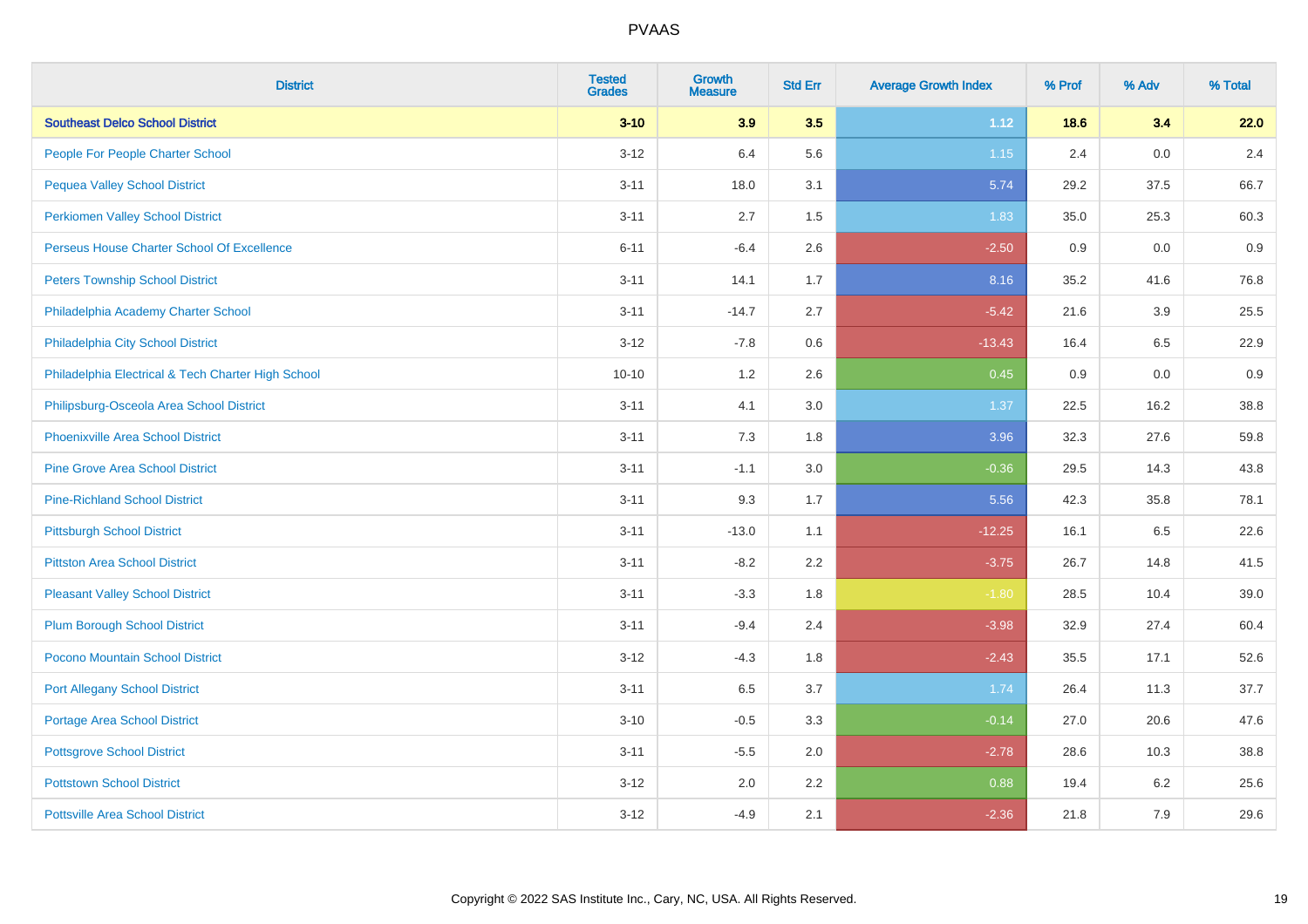| <b>District</b>                                                       | <b>Tested</b><br><b>Grades</b> | <b>Growth</b><br><b>Measure</b> | <b>Std Err</b> | <b>Average Growth Index</b> | % Prof | % Adv | % Total |
|-----------------------------------------------------------------------|--------------------------------|---------------------------------|----------------|-----------------------------|--------|-------|---------|
| <b>Southeast Delco School District</b>                                | $3 - 10$                       | 3.9                             | 3.5            | 1.12                        | 18.6   | 3.4   | 22.0    |
| Preparatory Charter School Of Mathematics, Science, Tech, And Careers | $9 - 10$                       | $-5.1$                          | 2.5            | $-2.03$                     | 6.3    | 1.4   | 7.7     |
| Propel Charter School - Braddock Hills                                | $3 - 11$                       | $-2.1$                          | 3.3            | $-0.63$                     | 4.8    | 3.2   | 8.1     |
| <b>Propel Charter School-Homestead</b>                                | $3 - 11$                       | $-5.0$                          | 3.9            | $-1.27$                     | 7.3    | 0.0   | 7.3     |
| <b>Propel Charter School-Montour</b>                                  | $3 - 10$                       | $-3.4$                          | 3.6            | $-0.93$                     | 7.7    | 0.0   | 7.7     |
| <b>Punxsutawney Area School District</b>                              | $3 - 11$                       | 15.8                            | 2.7            | 5.83                        | 18.6   | 29.0  | 47.6    |
| <b>Purchase Line School District</b>                                  | $3 - 12$                       | 4.3                             | 3.3            | 1.30                        | 32.3   | 9.0   | 41.4    |
| <b>Quaker Valley School District</b>                                  | $3 - 11$                       | 12.2                            | 2.5            | 4.90                        | 39.5   | 26.4  | 65.9    |
| <b>Quakertown Community School District</b>                           | $3 - 12$                       | $-4.3$                          | 1.5            | $-2.79$                     | 33.8   | 20.1  | 53.8    |
| <b>Radnor Township School District</b>                                | $3 - 12$                       | 7.5                             | 1.9            | 4.03                        | 33.0   | 38.3  | 71.3    |
| <b>Reach Cyber Charter School</b>                                     | $3 - 11$                       | 1.4                             | 3.6            | 0.40                        | 32.9   | 15.2  | 48.1    |
| <b>Reading School District</b>                                        | $3 - 11$                       | 4.3                             | 1.2            | 3.71                        | 16.8   | 6.0   | 22.8    |
| <b>Red Lion Area School District</b>                                  | $3 - 11$                       | 4.5                             | 1.9            | 2.31                        | 32.3   | 21.5  | 53.8    |
| <b>Redbank Valley School District</b>                                 | $3 - 11$                       | $-7.5$                          | 3.1            | $-2.41$                     | 12.4   | 10.6  | 23.1    |
| Renaissance Academy Charter School                                    | $3 - 11$                       | $-5.6$                          | 3.1            | $-1.79$                     | 28.4   | 18.5  | 46.9    |
| <b>Reynolds School District</b>                                       | $3 - 10$                       | $-3.0$                          | 3.5            | $-0.87$                     | 27.3   | 9.1   | 36.4    |
| <b>Richland School District</b>                                       | $3 - 11$                       | $-6.9$                          | 2.6            | $-2.63$                     | 40.1   | 20.9  | 61.0    |
| <b>Ridgway Area School District</b>                                   | $3 - 11$                       | $-6.1$                          | 4.0            | $-1.53$                     | 42.2   | 15.6  | 57.8    |
| <b>Ridley School District</b>                                         | $3 - 12$                       | 0.3                             | 1.6            | 0.21                        | 32.0   | 10.7  | 42.6    |
| <b>Ringgold School District</b>                                       | $3 - 11$                       | 2.9                             | 2.2            | 1.32                        | 23.8   | 13.3  | 37.1    |
| <b>Riverside Beaver County School District</b>                        | $3 - 11$                       | $-5.5$                          | 2.7            | $-2.03$                     | 35.8   | 23.2  | 59.0    |
| <b>Riverside School District</b>                                      | $3 - 11$                       | $-6.2$                          | 2.7            | $-2.33$                     | 20.8   | 17.0  | 37.7    |
| <b>Riverview School District</b>                                      | $3 - 11$                       | $-13.0$                         | 4.0            | $-3.29$                     | 43.1   | 7.8   | 51.0    |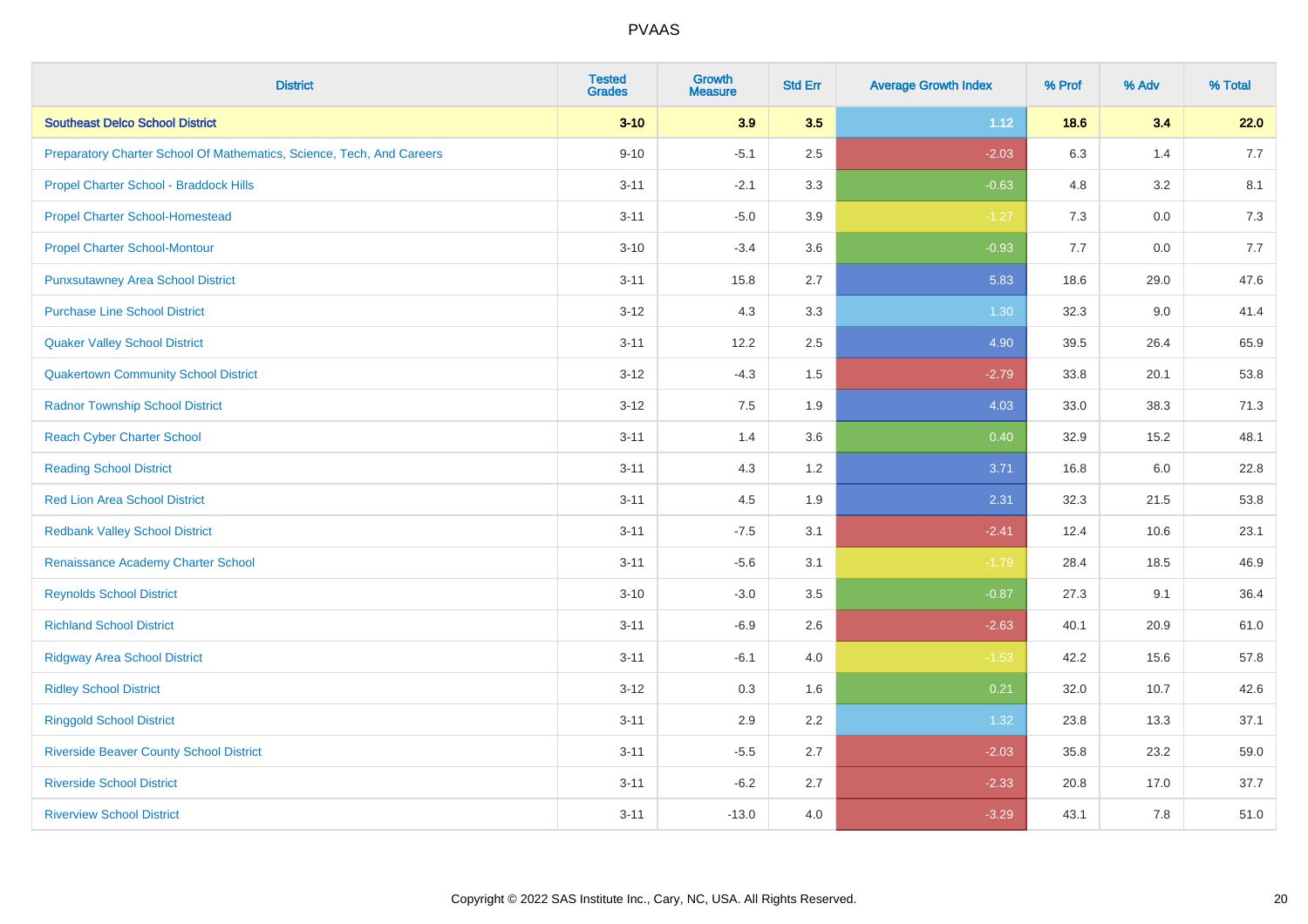| <b>District</b>                               | <b>Tested</b><br><b>Grades</b> | <b>Growth</b><br><b>Measure</b> | <b>Std Err</b> | <b>Average Growth Index</b> | % Prof | % Adv | % Total |
|-----------------------------------------------|--------------------------------|---------------------------------|----------------|-----------------------------|--------|-------|---------|
| <b>Southeast Delco School District</b>        | $3 - 10$                       | 3.9                             | 3.5            | 1.12                        | 18.6   | 3.4   | 22.0    |
| <b>Roberto Clemente Charter School</b>        | $3 - 12$                       | $-3.3$                          | 4.1            | $-0.79$                     | 22.7   | 4.6   | 27.3    |
| <b>Rochester Area School District</b>         | $3 - 11$                       | $-5.7$                          | 3.9            | $-1.45$                     | 14.9   | 2.1   | 17.0    |
| <b>Rose Tree Media School District</b>        | $3 - 10$                       | $-2.8$                          | 2.1            | $-1.33$                     | 35.2   | 29.6  | 64.8    |
| Saint Marys Area School District              | $3 - 11$                       | 6.0                             | 2.2            | 2.69                        | 35.4   | 18.3  | 53.7    |
| <b>Salisbury Township School District</b>     | $3 - 11$                       | 5.8                             | 3.6            | 1.62                        | 24.4   | 12.6  | 37.0    |
| Salisbury-Elk Lick School District            | $3 - 11$                       | $-8.4$                          | 5.8            | $-1.45$                     | 33.3   | 5.6   | 38.9    |
| <b>Saucon Valley School District</b>          | $3 - 11$                       | 18.9                            | 2.2            | 8.48                        | 26.0   | 39.6  | 65.6    |
| <b>Sayre Area School District</b>             | $3 - 11$                       | 5.8                             | 3.2            | 1.81                        | 30.3   | 21.0  | 51.3    |
| <b>School Lane Charter School</b>             | $3 - 11$                       | 2.6                             | 3.6            | 0.72                        | 23.1   | 18.7  | 41.8    |
| Schuylkill Haven Area School District         | $3 - 11$                       | $-5.3$                          | 2.7            | $-1.96$                     | 22.2   | 11.6  | 33.8    |
| <b>Schuylkill Valley School District</b>      | $3 - 11$                       | $-1.0$                          | 2.2            | $-0.47$                     | 29.8   | 20.2  | 50.0    |
| <b>Scranton School District</b>               | $3 - 12$                       | $-10.1$                         | 2.5            | $-4.04$                     | 20.0   | 7.7   | 27.7    |
| Selinsgrove Area School District              | $3 - 12$                       | $-5.7$                          | 2.1            | $-2.74$                     | 25.4   | 13.9  | 39.2    |
| <b>Seneca Valley School District</b>          | $3 - 11$                       | $0.8\,$                         | 1.4            | 0.54                        | 40.6   | 25.2  | 65.8    |
| <b>Shade-Central City School District</b>     | $3 - 11$                       | $-14.6$                         | 4.0            | $-3.68$                     | 9.6    | 0.0   | 9.6     |
| <b>Shaler Area School District</b>            | $3 - 11$                       | $-2.1$                          | 1.8            | $-1.18$                     | 32.0   | 13.0  | 45.0    |
| <b>Shamokin Area School District</b>          | $3 - 11$                       | $-2.6$                          | 2.5            | $-1.06$                     | 19.6   | 9.8   | 29.3    |
| <b>Shanksville-Stonycreek School District</b> | $3 - 10$                       | $-8.6$                          | 5.5            | $-1.55$                     | 17.6   | 23.5  | 41.2    |
| <b>Sharon City School District</b>            | $3 - 11$                       | $-6.5$                          | 2.3            | $-2.79$                     | 13.1   | 5.0   | 18.1    |
| <b>Sharpsville Area School District</b>       | $3 - 11$                       | 3.8                             | 3.7            | 1.04                        | 41.1   | 23.2  | 64.3    |
| <b>Shenandoah Valley School District</b>      | $3 - 11$                       | $-4.5$                          | 3.5            | $-1.29$                     | 14.3   | 0.0   | 14.3    |
| Shenango Area School District                 | $3 - 11$                       | 1.7                             | 3.2            | 0.52                        | 41.4   | 13.8  | 55.3    |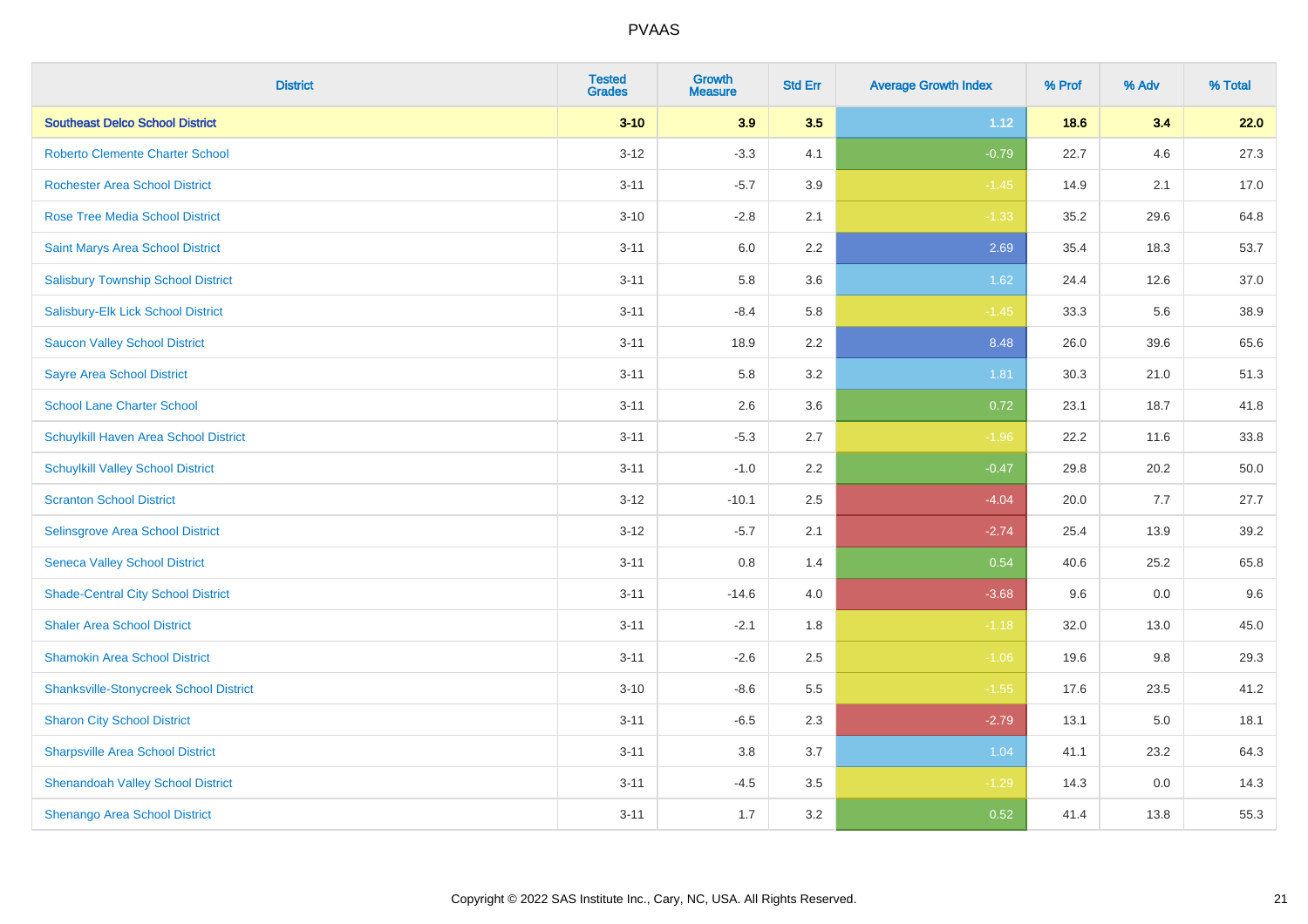| <b>District</b>                            | <b>Tested</b><br><b>Grades</b> | <b>Growth</b><br><b>Measure</b> | <b>Std Err</b> | <b>Average Growth Index</b> | % Prof | % Adv | % Total |
|--------------------------------------------|--------------------------------|---------------------------------|----------------|-----------------------------|--------|-------|---------|
| <b>Southeast Delco School District</b>     | $3 - 10$                       | 3.9                             | 3.5            | 1.12                        | 18.6   | 3.4   | 22.0    |
| <b>Shikellamy School District</b>          | $3 - 10$                       | $-8.3$                          | 2.4            | $-3.42$                     | 20.8   | 18.5  | 39.2    |
| Shippensburg Area School District          | $3 - 11$                       | $0.5\,$                         | 1.8            | 0.26                        | 23.5   | 22.8  | 46.3    |
| <b>Slippery Rock Area School District</b>  | $3 - 11$                       | $-3.8$                          | 2.5            | $-1.56$                     | 30.8   | 21.9  | 52.7    |
| <b>Smethport Area School District</b>      | $3 - 12$                       | 5.8                             | 3.8            | 1.52                        | 24.6   | 20.0  | 44.6    |
| <b>Solanco School District</b>             | $3 - 11$                       | 2.2                             | 1.8            | 1.18                        | 27.2   | 15.0  | 42.3    |
| <b>Somerset Area School District</b>       | $3 - 11$                       | $-7.6$                          | 2.4            | $-3.17$                     | 21.0   | 14.5  | 35.5    |
| <b>Souderton Area School District</b>      | $3 - 11$                       | 18.5                            | 1.4            | 12.86                       | 39.2   | 31.2  | 70.4    |
| South Allegheny School District            | $3 - 11$                       | $-0.9$                          | 3.1            | $-0.30$                     | 23.8   | 2.5   | 26.2    |
| <b>South Butler County School District</b> | $3 - 10$                       | 6.3                             | 2.2            | 2.80                        | 37.8   | 19.2  | 57.0    |
| <b>South Eastern School District</b>       | $3 - 11$                       | $-1.0$                          | 1.8            | $-0.55$                     | 36.4   | 17.1  | 53.5    |
| South Fayette Township School District     | $3 - 11$                       | 6.0                             | 1.8            | 3.33                        | 32.2   | 38.3  | 70.5    |
| South Middleton School District            | $3 - 11$                       | 4.4                             | 2.2            | 1.95                        | 31.1   | 16.4  | 47.5    |
| <b>South Park School District</b>          | $3 - 11$                       | $-8.8$                          | 2.5            | $-3.46$                     | 28.1   | 17.0  | 45.2    |
| South Side Area School District            | $3 - 11$                       | $-0.6$                          | 3.1            | $-0.19$                     | 24.0   | 28.0  | 52.0    |
| <b>South Western School District</b>       | $3 - 12$                       | 2.5                             | 1.7            | 1.48                        | 36.2   | 19.7  | 55.9    |
| South Williamsport Area School District    | $3 - 10$                       | 0.9                             | 3.1            | 0.31                        | 38.4   | 11.6  | 50.0    |
| <b>Southeast Delco School District</b>     | $3 - 10$                       | 3.9                             | 3.5            | 1.12                        | 18.6   | 3.4   | 22.0    |
| <b>Southeastern Greene School District</b> | $3 - 10$                       | $-2.3$                          | 4.4            | $-0.53$                     | 29.0   | 9.7   | 38.7    |
| Southern Columbia Area School District     | $3 - 11$                       | $-8.5$                          | 3.0            | $-2.83$                     | 30.5   | 12.8  | 43.3    |
| Southern Fulton School District            | $3 - 11$                       | $-5.1$                          | 4.0            | $-1.29$                     | 21.7   | 13.0  | 34.8    |
| Southern Huntingdon County School District | $3 - 11$                       | $-5.9$                          | 3.4            | $-1.76$                     | 32.8   | 4.9   | 37.7    |
| Southern Lehigh School District            | $3 - 11$                       | $-4.1$                          | 2.1            | $-1.94$                     | 39.3   | 28.0  | 67.2    |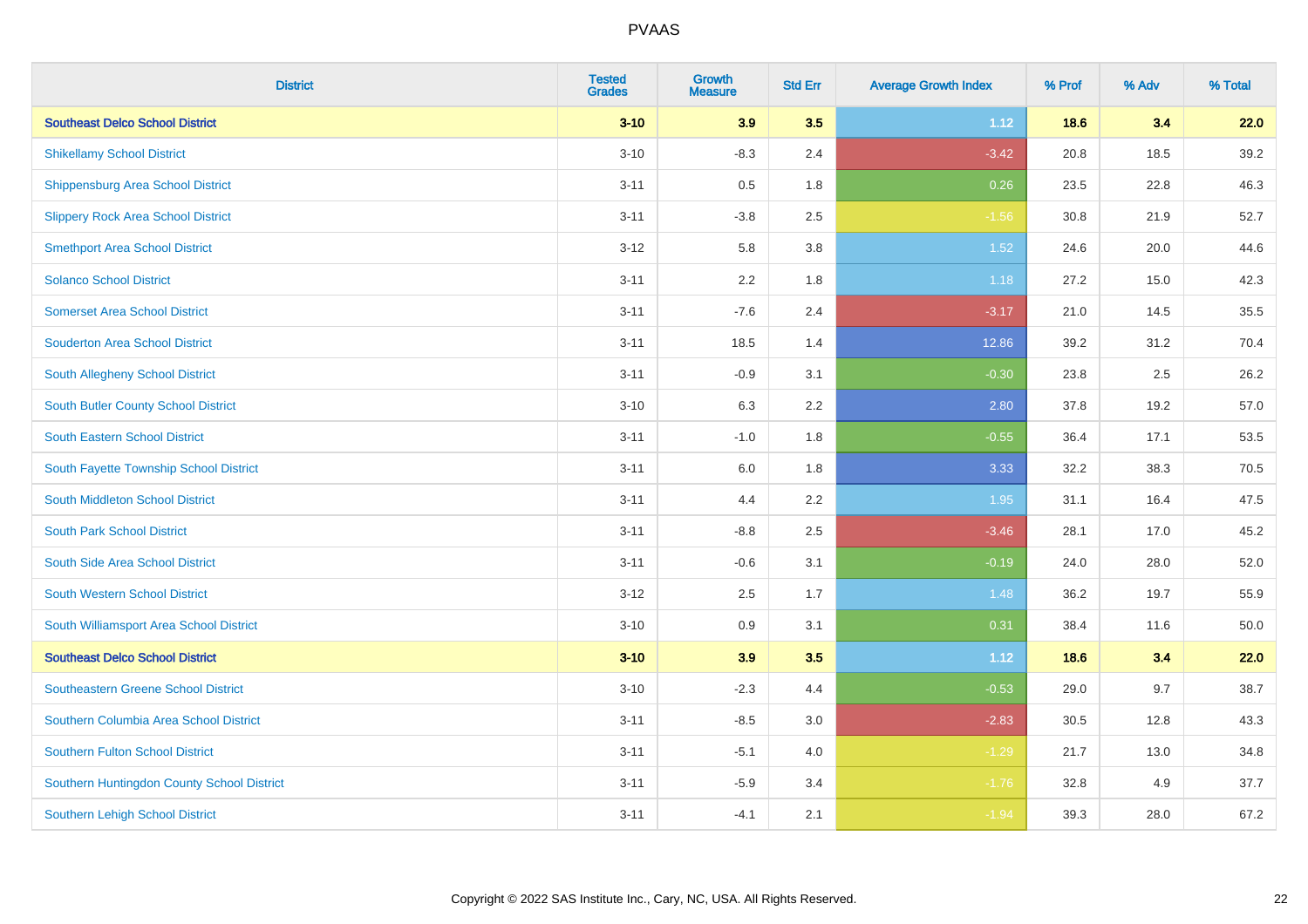| <b>District</b>                              | <b>Tested</b><br><b>Grades</b> | <b>Growth</b><br><b>Measure</b> | <b>Std Err</b> | <b>Average Growth Index</b> | % Prof | % Adv   | % Total |
|----------------------------------------------|--------------------------------|---------------------------------|----------------|-----------------------------|--------|---------|---------|
| <b>Southeast Delco School District</b>       | $3 - 10$                       | 3.9                             | 3.5            | 1.12                        | 18.6   | 3.4     | 22.0    |
| Southern Tioga School District               | $3 - 11$                       | $-0.1$                          | 2.8            | $-0.03$                     | 26.3   | 10.3    | 36.6    |
| <b>Southern York County School District</b>  | $3 - 11$                       | 15.5                            | 1.8            | 8.48                        | 37.6   | 29.2    | 66.8    |
| <b>Southmoreland School District</b>         | $3 - 11$                       | $-12.5$                         | 3.1            | $-4.04$                     | 33.3   | 15.5    | 48.8    |
| <b>Spring Cove School District</b>           | $3 - 11$                       | 9.1                             | 2.4            | 3.77                        | 31.8   | 25.4    | 57.1    |
| <b>Spring Grove Area School District</b>     | $3 - 11$                       | 3.9                             | 2.0            | 1.90                        | 30.0   | 23.0    | 53.0    |
| <b>Springfield School District</b>           | $3 - 11$                       | 1.2                             | 1.7            | 0.69                        | 31.8   | 25.2    | 56.9    |
| <b>Springfield Township School District</b>  | $3 - 11$                       | $-3.9$                          | 3.1            | $-1.27$                     | 37.2   | 30.8    | 68.1    |
| <b>Spring-Ford Area School District</b>      | $3 - 11$                       | 16.6                            | 1.2            | 14.02                       | 30.4   | 45.3    | 75.7    |
| <b>State College Area School District</b>    | $3 - 11$                       | 24.5                            | 1.3            | 18.59                       | 31.9   | 46.9    | 78.8    |
| <b>Steel Valley School District</b>          | $3 - 11$                       | 11.1                            | 3.3            | 3.33                        | 34.8   | 10.1    | 44.9    |
| <b>Steelton-Highspire School District</b>    | $3 - 11$                       | $-5.3$                          | 3.2            | $-1.65$                     | 13.9   | 0.0     | 13.9    |
| <b>Sto-Rox School District</b>               | $3 - 10$                       | $-7.0$                          | 3.5            | $-1.99$                     | 3.2    | $0.0\,$ | 3.2     |
| <b>Stroudsburg Area School District</b>      | $3 - 11$                       | 7.5                             | 1.6            | 4.70                        | 30.4   | 18.3    | 48.7    |
| <b>Sugar Valley Rural Charter School</b>     | $3 - 11$                       | $-3.6$                          | 3.7            | $-0.98$                     | 10.3   | 0.0     | 10.3    |
| <b>Sullivan County School District</b>       | $3 - 10$                       | 2.5                             | 4.3            | 0.58                        | 43.6   | 7.7     | 51.3    |
| <b>Susq-Cyber Charter School</b>             | $9 - 11$                       | $-3.2$                          | 5.8            | $-0.54$                     | 23.8   | 4.8     | 28.6    |
| <b>Susquehanna Community School District</b> | $3 - 11$                       | $-4.5$                          | 3.8            | $-1.19$                     | 31.9   | 8.8     | 40.7    |
| Susquehanna Township School District         | $3 - 12$                       | 3.9                             | 2.7            | 1.45                        | 19.0   | 13.1    | 32.0    |
| <b>Susquenita School District</b>            | $3 - 11$                       | $-5.9$                          | 2.6            | $-2.28$                     | 30.6   | 13.9    | 44.4    |
| <b>Tacony Academy Charter School</b>         | $3 - 11$                       | $-12.9$                         | 3.3            | $-3.90$                     | 8.6    | 1.4     | 10.0    |
| <b>Tamaqua Area School District</b>          | $3 - 12$                       | 6.5                             | 2.4            | 2.72                        | 34.3   | 17.5    | 51.8    |
| <b>Tech Freire Charter School</b>            | $9 - 11$                       | 0.7                             | 2.5            | 0.27                        | 3.6    | 0.0     | 3.6     |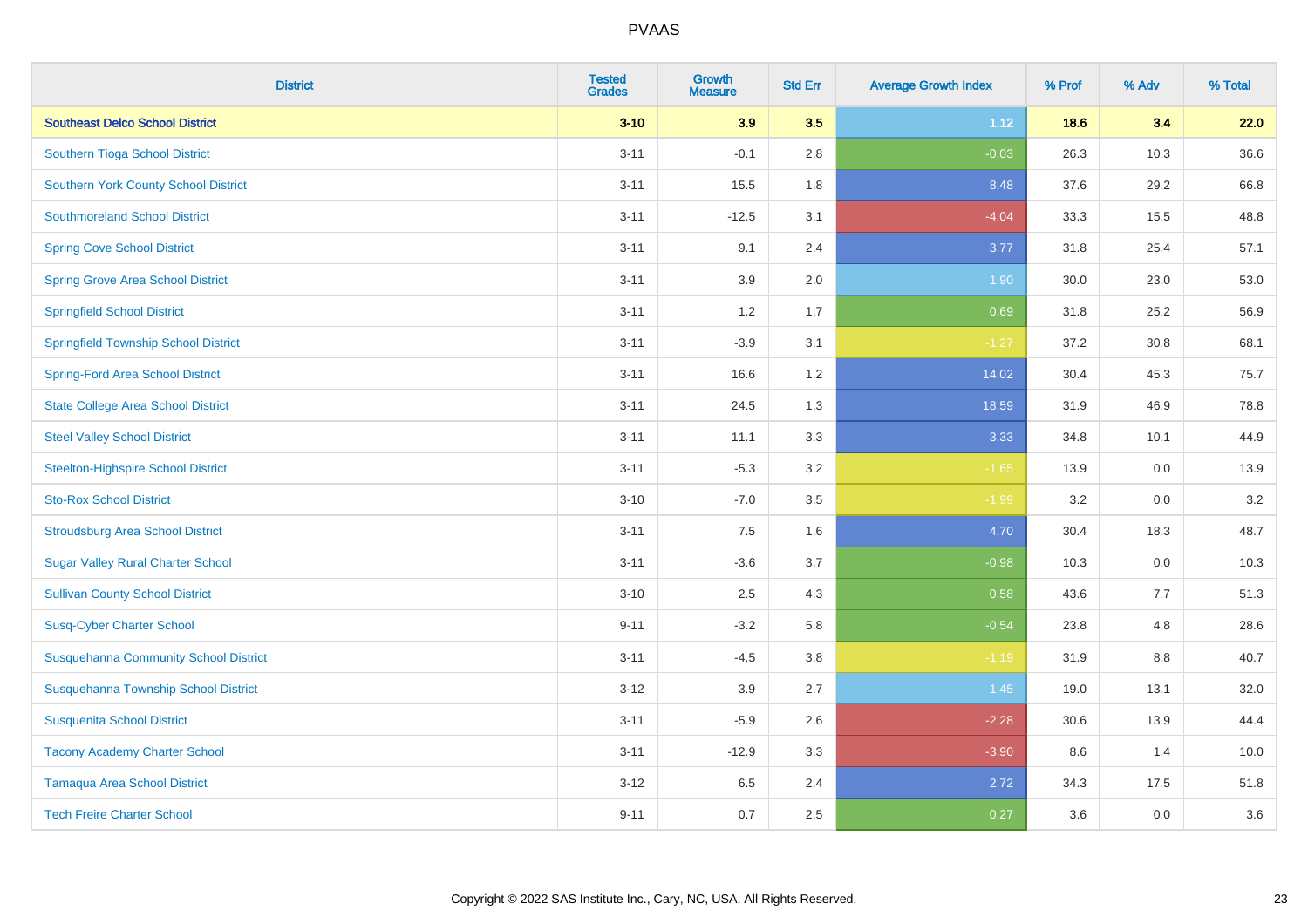| <b>District</b>                               | <b>Tested</b><br><b>Grades</b> | <b>Growth</b><br><b>Measure</b> | <b>Std Err</b> | <b>Average Growth Index</b> | % Prof | % Adv   | % Total |
|-----------------------------------------------|--------------------------------|---------------------------------|----------------|-----------------------------|--------|---------|---------|
| <b>Southeast Delco School District</b>        | $3 - 10$                       | 3.9                             | 3.5            | 1.12                        | 18.6   | 3.4     | 22.0    |
| <b>Tidioute Community Charter School</b>      | $3 - 11$                       | $0.8\,$                         | 4.4            | 0.19                        | 18.1   | 6.9     | 25.0    |
| <b>Titusville Area School District</b>        | $3 - 11$                       | $-5.0$                          | 2.5            | $-1.98$                     | 26.5   | 6.8     | 33.3    |
| <b>Towanda Area School District</b>           | $3 - 11$                       | $-4.0$                          | 2.6            | $-1.52$                     | 24.8   | $9.9\,$ | 34.8    |
| <b>Tredyffrin-Easttown School District</b>    | $3 - 10$                       | 8.7                             | 2.4            | 3.57                        | 35.2   | 35.8    | 71.0    |
| <b>Trinity Area School District</b>           | $3 - 11$                       | $-8.7$                          | 1.8            | $-4.87$                     | 20.9   | 9.8     | 30.8    |
| <b>Tri-Valley School District</b>             | $3 - 10$                       | $-2.7$                          | 3.9            | $-0.69$                     | 31.0   | 9.5     | 40.5    |
| <b>Troy Area School District</b>              | $3 - 10$                       | $-4.7$                          | 3.2            | $-1.46$                     | 22.8   | 16.5    | 39.2    |
| <b>Tulpehocken Area School District</b>       | $3-12$                         | 1.0                             | 4.9            | 0.20                        | 11.5   | 23.1    | 34.6    |
| <b>Tunkhannock Area School District</b>       | $3 - 11$                       | 1.4                             | 2.0            | 0.71                        | 29.8   | 18.1    | 47.9    |
| <b>Turkeyfoot Valley Area School District</b> | $3 - 12$                       | $-15.4$                         | 5.8            | $-2.66$                     | 3.8    | 3.8     | $7.6$   |
| <b>Tuscarora School District</b>              | $3 - 11$                       | 13.4                            | 2.2            | 6.20                        | 37.1   | 26.3    | 63.4    |
| <b>Tussey Mountain School District</b>        | $3-12$                         | $-13.0$                         | 3.3            | $-3.93$                     | 11.1   | 3.2     | 14.3    |
| <b>Twin Valley School District</b>            | $3 - 12$                       | $-3.2$                          | 1.9            | $-1.68$                     | 38.8   | 19.8    | 58.6    |
| <b>Tyrone Area School District</b>            | $3 - 12$                       | 29.2                            | 2.3            | 12.86                       | 36.6   | 29.1    | 65.7    |
| <b>Union Area School District</b>             | $3 - 11$                       | $-6.5$                          | 3.8            | $-1.70$                     | 30.6   | 12.2    | 42.9    |
| <b>Union City Area School District</b>        | $3-12$                         | $-8.7$                          | 3.3            | $-2.59$                     | 29.7   | 10.9    | 40.6    |
| <b>Union School District</b>                  | $3-12$                         | 2.5                             | 3.7            | 0.69                        | 17.9   | 10.4    | 28.4    |
| <b>Uniontown Area School District</b>         | $3 - 11$                       | $-2.8$                          | 3.1            | $-0.91$                     | 31.7   | 7.3     | 39.0    |
| <b>Unionville-Chadds Ford School District</b> | $3 - 11$                       | 15.8                            | 1.7            | 9.12                        | 31.2   | 48.0    | 79.2    |
| <b>United School District</b>                 | $3 - 11$                       | 6.3                             | 3.3            | 1.89                        | 38.8   | 16.3    | 55.0    |
| <b>Universal Audenried Charter School</b>     | $9 - 11$                       | $-3.8$                          | 2.5            | $-1.53$                     | 3.0    | 0.5     | 3.5     |
| <b>Upper Adams School District</b>            | $3 - 11$                       | 0.9                             | 2.5            | 0.37                        | 33.0   | 17.0    | 50.0    |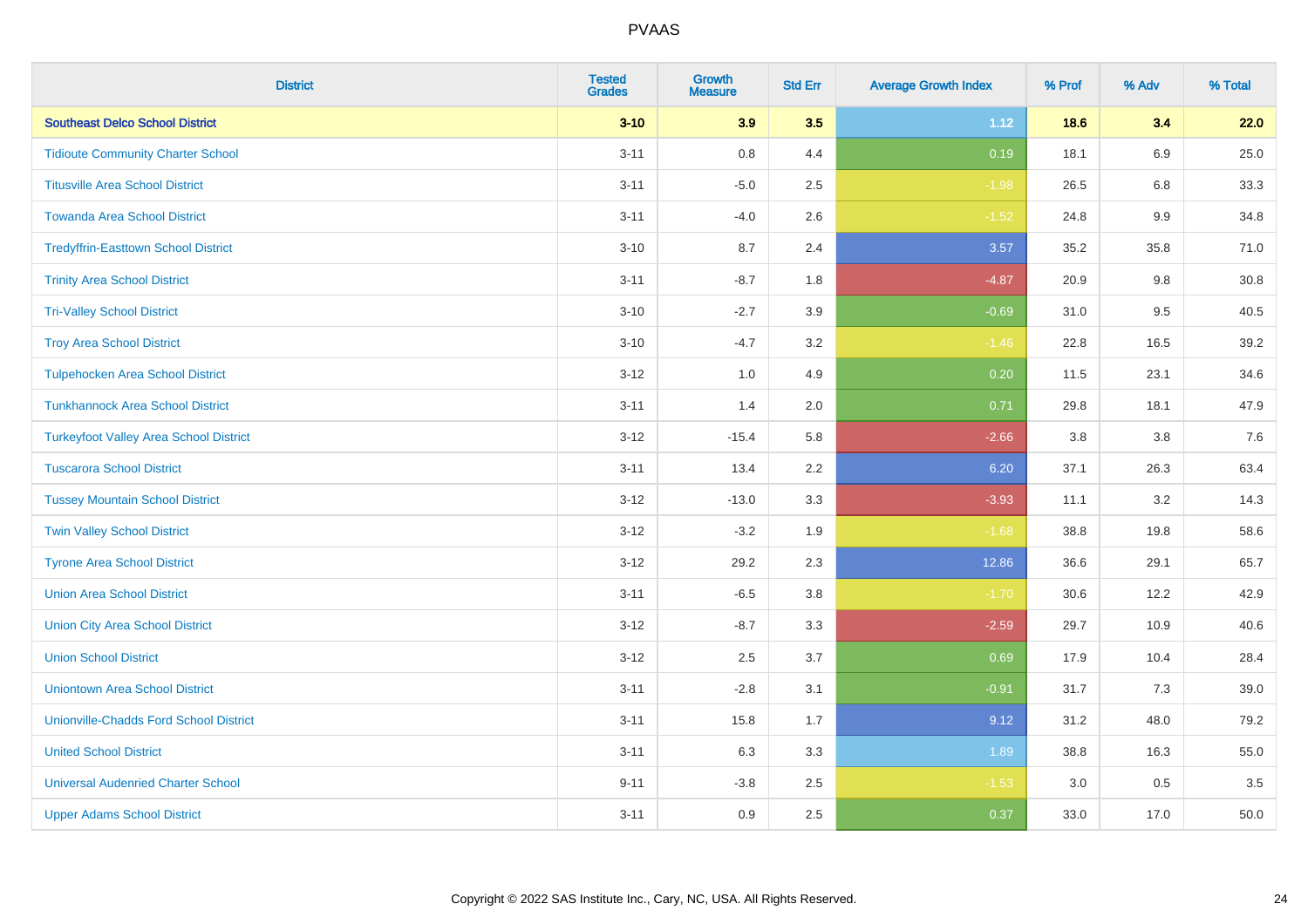| <b>District</b>                                | <b>Tested</b><br><b>Grades</b> | <b>Growth</b><br><b>Measure</b> | <b>Std Err</b> | <b>Average Growth Index</b> | % Prof | % Adv | % Total |
|------------------------------------------------|--------------------------------|---------------------------------|----------------|-----------------------------|--------|-------|---------|
| <b>Southeast Delco School District</b>         | $3 - 10$                       | 3.9                             | 3.5            | 1.12                        | 18.6   | 3.4   | 22.0    |
| <b>Upper Darby School District</b>             | $3 - 12$                       | 11.2                            | 1.4            | 8.28                        | 23.8   | 11.8  | 35.6    |
| <b>Upper Dauphin Area School District</b>      | $3 - 11$                       | 16.5                            | 5.1            | 3.26                        | 37.5   | 26.8  | 64.3    |
| <b>Upper Dublin School District</b>            | $3 - 12$                       | 2.1                             | 1.8            | 1.19                        | 34.7   | 30.0  | 64.7    |
| <b>Upper Merion Area School District</b>       | $3 - 11$                       | 14.0                            | 2.0            | 7.15                        | 34.4   | 32.6  | 67.0    |
| <b>Upper Moreland Township School District</b> | $3 - 11$                       | 1.1                             | 2.0            | 0.56                        | 24.8   | 26.6  | 51.3    |
| <b>Upper Perkiomen School District</b>         | $3 - 11$                       | 5.7                             | 1.9            | 3.04                        | 25.4   | 19.9  | 45.4    |
| <b>Upper Saint Clair School District</b>       | $3 - 11$                       | 13.8                            | 1.8            | 7.86                        | 32.2   | 44.5  | 76.7    |
| Urban Pathways 6-12 Charter School             | $6 - 11$                       | $-4.1$                          | 5.7            | $-0.72$                     | 0.0    | 0.0   | $0.0\,$ |
| <b>Valley Grove School District</b>            | $3 - 10$                       | $-4.0$                          | 5.5            | $-0.72$                     | 68.4   | 15.8  | 84.2    |
| <b>Valley View School District</b>             | $3 - 11$                       | 9.3                             | 2.2            | 4.18                        | 26.6   | 23.1  | 49.7    |
| <b>Wallenpaupack Area School District</b>      | $3 - 11$                       | 8.8                             | 2.1            | 4.28                        | 28.5   | 18.9  | 47.4    |
| <b>Wallingford-Swarthmore School District</b>  | $3 - 10$                       | $5.0\,$                         | 2.2            | 2.25                        | 33.3   | 37.1  | 70.4    |
| <b>Warren County School District</b>           | $3 - 11$                       | $-0.1$                          | 1.6            | $-0.06$                     | 26.7   | 9.7   | 36.4    |
| <b>Warrior Run School District</b>             | $3 - 11$                       | 10.5                            | 2.7            | 3.86                        | 34.1   | 16.8  | 50.9    |
| <b>Warwick School District</b>                 | $3 - 11$                       | 21.7                            | 1.8            | 11.76                       | 27.7   | 36.3  | 64.0    |
| <b>Washington School District</b>              | $3 - 11$                       | $-15.9$                         | 2.9            | $-5.44$                     | 12.9   | 1.7   | 14.7    |
| <b>Wattsburg Area School District</b>          | $3 - 11$                       | 1.0                             | 2.7            | 0.36                        | 20.4   | 12.4  | 32.7    |
| <b>Wayne Highlands School District</b>         | $3 - 11$                       | 22.5                            | 2.5            | 9.16                        | 33.8   | 40.4  | 74.2    |
| <b>Waynesboro Area School District</b>         | $3 - 12$                       | 3.0                             | 1.8            | 1.67                        | 26.0   | 23.5  | 49.5    |
| <b>Weatherly Area School District</b>          | $3 - 11$                       | $-5.8$                          | 4.0            | $-1.44$                     | 32.1   | 8.9   | 41.1    |
| <b>Wellsboro Area School District</b>          | $3 - 11$                       | $-6.3$                          | 3.0            | $-2.08$                     | 24.4   | 13.4  | 37.8    |
| <b>West Allegheny School District</b>          | $3 - 12$                       | 8.6                             | 2.0            | 4.34                        | 37.3   | 27.2  | 64.5    |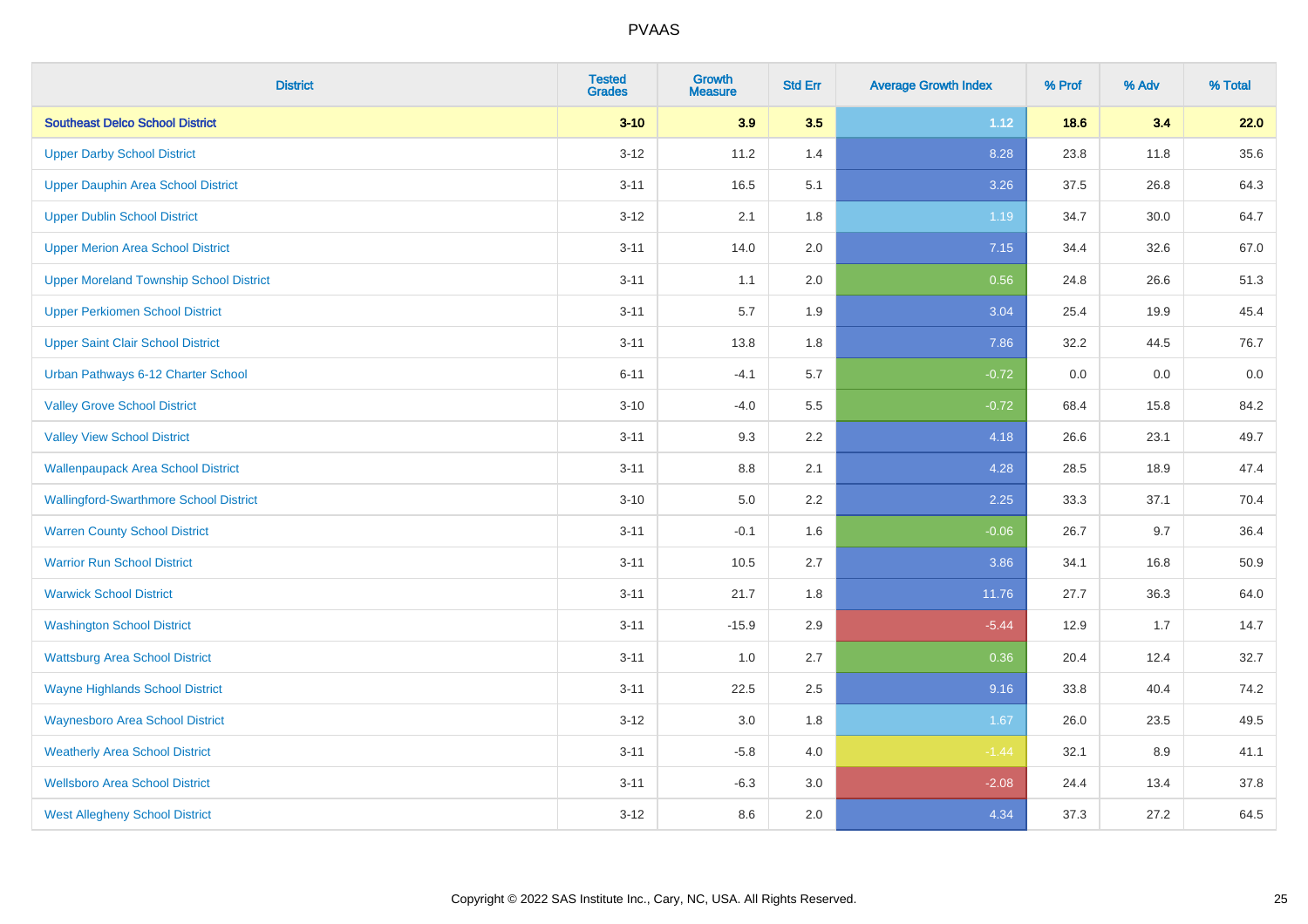| <b>District</b>                                 | <b>Tested</b><br><b>Grades</b> | <b>Growth</b><br><b>Measure</b> | <b>Std Err</b> | <b>Average Growth Index</b> | % Prof | % Adv | % Total |
|-------------------------------------------------|--------------------------------|---------------------------------|----------------|-----------------------------|--------|-------|---------|
| <b>Southeast Delco School District</b>          | $3 - 10$                       | 3.9                             | 3.5            | 1.12                        | 18.6   | 3.4   | 22.0    |
| <b>West Branch Area School District</b>         | $3 - 11$                       | 17.0                            | 3.3            | 5.20                        | 47.1   | 19.1  | 66.2    |
| <b>West Chester Area School District</b>        | $3 - 11$                       | $-2.1$                          | 1.2            | $-1.83$                     | 36.4   | 23.2  | 59.6    |
| <b>West Greene School District</b>              | $3 - 11$                       | $-8.1$                          | 3.9            | $-2.08$                     | 31.0   | 11.9  | 42.9    |
| West Jefferson Hills School District            | $3 - 11$                       | 1.9                             | 1.9            | 0.99                        | 34.8   | 27.3  | 62.1    |
| <b>West Middlesex Area School District</b>      | $3 - 10$                       | $-7.4$                          | 3.5            | $-2.11$                     | 32.0   | 9.6   | 41.6    |
| <b>West Mifflin Area School District</b>        | $3 - 12$                       | $-11.9$                         | 2.5            | $-4.77$                     | 15.9   | 4.0   | 19.9    |
| <b>West Perry School District</b>               | $3 - 11$                       | 11.0                            | 2.3            | 4.76                        | 26.9   | 20.5  | 47.4    |
| <b>West Shore School District</b>               | $3 - 12$                       | 2.2                             | 1.3            | 1.68                        | 31.8   | 15.2  | 47.1    |
| <b>West Side CTC</b>                            | $9 - 10$                       | $-32.0$                         | 3.9            | $-8.16$                     | 5.9    | 0.0   | 5.9     |
| <b>West York Area School District</b>           | $3 - 12$                       | $-9.8$                          | 2.7            | $-3.57$                     | 21.9   | 10.9  | 32.8    |
| <b>Western Beaver County School District</b>    | $3 - 11$                       | $-9.3$                          | 4.2            | $-2.20$                     | 45.1   | 3.9   | 49.0    |
| <b>Western Wayne School District</b>            | $3 - 11$                       | 3.6                             | 2.6            | 1.39                        | 30.8   | 16.2  | 47.0    |
| <b>Westinghouse Arts Academy Charter School</b> | $9 - 10$                       | $-6.0$                          | 3.3            | $-1.81$                     | 20.2   | 8.9   | 29.1    |
| <b>Westmont Hilltop School District</b>         | $3 - 11$                       | $-1.0$                          | 2.8            | $-0.36$                     | 33.3   | 14.7  | 48.0    |
| <b>Whitehall-Coplay School District</b>         | $3 - 11$                       | 11.8                            | 1.7            | 7.06                        | 32.3   | 21.7  | 54.0    |
| <b>Wilkes-Barre Area School District</b>        | $3 - 11$                       | $-12.4$                         | 2.4            | $-5.18$                     | 14.2   | 3.7   | 17.9    |
| <b>William Penn School District</b>             | $3 - 12$                       | 7.0                             | 1.9            | 3.61                        | 14.0   | 7.2   | 21.3    |
| <b>Williams Valley School District</b>          | $3 - 11$                       | 2.6                             | 3.7            | 0.69                        | 17.0   | 5.1   | 22.0    |
| <b>Williamsburg Community School District</b>   | $3 - 11$                       | $-16.9$                         | 4.1            | $-4.14$                     | 22.4   | 0.0   | 22.4    |
| <b>Williamsport Area School District</b>        | $3 - 11$                       | $-11.7$                         | 1.4            | $-8.29$                     | 18.2   | 10.5  | 28.7    |
| Wilmington Area School District                 | $3 - 11$                       | 11.1                            | 3.3            | 3.37                        | 29.8   | 26.2  | 56.0    |
| <b>Wilson Area School District</b>              | $3 - 11$                       | $-0.3$                          | 2.4            | $-0.12$                     | 35.4   | 14.6  | 50.0    |